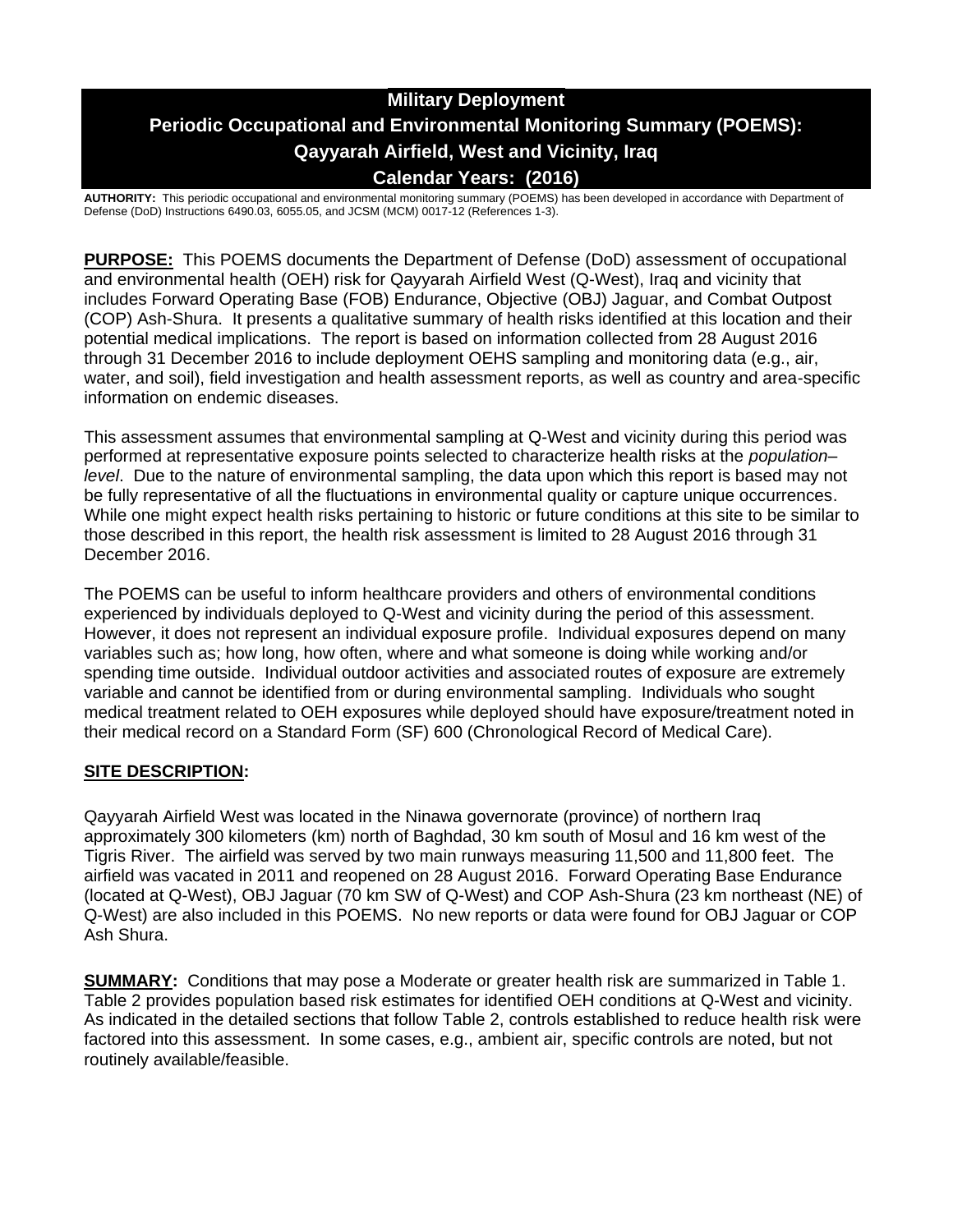# **Table 1: Summary of Occupational and Environmental Conditions with MODERATE or Greater Health Risk**

#### *Short-term health risks & medical implications:*

The following hazards may be associated with potential acute health effects in some personnel during deployment at Q-West and vicinity that includes FOB Endurance, OBJ Jaguar, and COP Ash-Shura:

Food/waterborne diseases (e.g., bacterial diarrhea, hepatitis A, typhoid/paratyphoid fever, diarrhea-cholera, diarrheaprotozoal, brucellosis, hepatitis E); other endemic diseases (cutaneous leishmaniasis (acute), Crimean-Congo hemorrhagic fever, sandfly fever, scrub typhus (mite-borne), leptospirosis, schistosomiasis, Tuberculosis (TB), rabies, Q fever, soil transmitted helminthes (hookworm, strongyloidiasis, cutaneous larva migrans); and heat stress. For food/waterborne diseases (e.g., bacterial diarrhea, hepatitis A, typhoid/paratyphoid fever, diarrhea-cholera, diarrhea-protozoal, brucellosis, hepatitis E), if ingesting local food and water, the health effects can temporarily incapacitate personnel (diarrhea) or result in prolonged illness (hepatitis A, typhoid/paratyphoid fever, brucellosis, hepatitis E). Risks from food/waterborne diseases may have been reduced with preventive medicine controls and mitigation, which includes hepatitis A and typhoid fever vaccinations and only drinking from approved water sources in accordance with standing CENTCOM policy. For other vector-borne endemic diseases (cutaneous leishmaniasis (acute), Crimean-Congo hemorrhagic fever, sandfly fever, scrub typhus (mite-borne)), these diseases may constitute a significant risk due to exposure to biting vectors; risk reduced to 'Low' by proper wear of the treated uniform, application of repellent to exposed skin, bed net use, and appropriate chemoprophylaxis, as well as minimizing areas of standing water and other vector-breeding areas. For water contact diseases (leptospirosis, schistosomiasis) activities involving extensive contact with surface water increase risk. For respiratory diseases (TB), personnel in close-quarter conditions could have been at risk for person-to-person spread. Animal contact diseases (rabies, Q fever), pose year-round risk. For soil transmitted helminthes (hookworm, strongyloidiasis, cutaneous larva migrans), risk may have been reduced by limiting exposure to soil contaminated with human or animal feces (including not sleeping on bare ground, and not walking barefoot). For heat stress, risk can be greater during months of April through October, and greater for susceptible persons including those older than 45, of low fitness level, unacclimatized, or with underlying medical conditions, and those under operational constraints (equipment, PPE, vehicles). Risks from heat stress may have been reduced with preventive medicine controls, work-rest cycles, proper hydration and nutrition, and mitigation.

Air quality: For inhalable coarse particulate matter less than 10 micrometers in diameter (PM<sub>10</sub>) from environmental dust (possibly including oil and sulfur field fires), the  $PM_{10}$  overall short-term health risk was not evaluated due to insufficient data for analysis. For inhalable fine particulate matter less than 2.5 micrometers in diameter ( $PM_{2.5}$ ) from environmental dust (possibly including oil and sulfur field fires), the  $PM_{2.5}$  overall short-term health risk was not evaluated due to insufficient data for analysis. However, the Q-West and vicinity area is an semi-arid dust-prone desert environment, also subject to vehicle traffic. Consequently, exposures to PM<sub>10</sub> and PM<sub>2.5</sub> may vary, as conditions may vary, and may result in mild to more serious short-term health effects (e.g., eye, nose or throat and lung irritation) in some personnel while at this site, particularly exposures to high levels of dust such as during high winds or dust storms. For PM<sub>10</sub> and PM<sub>2.5</sub>, certain subgroups of the deployed forces (e.g., those with pre-existing asthma/cardio-pulmonary conditions) are at greatest risk of developing notable health effects. Q-West had no burn pits or incinerators on site; however, burn pits might have existed elsewhere (e.g., burn pits used by the local population). Reports indicate that oil and sulfur fields are burning to the NE of Q-West and emit plumes that frequently engulf Q-West. The oil fields have been burning since July 2016. See Section 10.7.

The PM10 and the PM2.5 overall short-term health risks specifically for oil and sulfur field fires were not evaluated due to insufficient environmental samples collected nearby that were provided for analysis– see Section 10.7. Where oil and sulfur field fires exist, exposures may vary, and exposures to high levels of  $PM_{10}$  and  $PM_{2.5}$  from smoke may result in mild to more serious short-term health effects (e.g., eye, nose or throat and lung irritation) in some personnel and certain subgroups. Although most short-term health effects from exposure to particulate matter and smoke should have resolved postdeployment, providers should be prepared to consider the relationship between deployment exposures and current complaints. Some individuals may have sought treatment for acute respiratory irritation while at Q-West and vicinity. Personnel who reported with symptoms or required treatment while at site(s) should have exposure and treatment noted in medical record (e.g., electronic medical record and/or on a Standard Form (SF) 600 (*Chronological Record of Medical Care*).

#### *Long-term health risks & medical implications:*

The following hazards may be associated with potential chronic health effects in some personnel during deployment at Q-West and vicinity that includes FOB Endurance, OBJ Jaguar, and COP Ash-Shura:

Air quality: For inhalable fine particulate matter less than 2.5 micrometers in diameter (PM2.5) from environmental dust (possibly including oil and sulfur field fires , the overall long-term health risk was not evaluated due to insufficient data for analysis. Inhalable coarse particulate matter less than 10 micrometers in diameter (PM<sub>10</sub>) from environmental dust (possibly including oil and sulfur field fires) was not evaluated for long-term health risk due to insufficient data for analysis and no available health guidelines. However, the Q-West and vicinity area is a semi-arid dust-prone desert environment,

> Page 2 of 25 Reviewed by CENTCOM SG (01 June 2017) Final Approval Date (25 January 2018)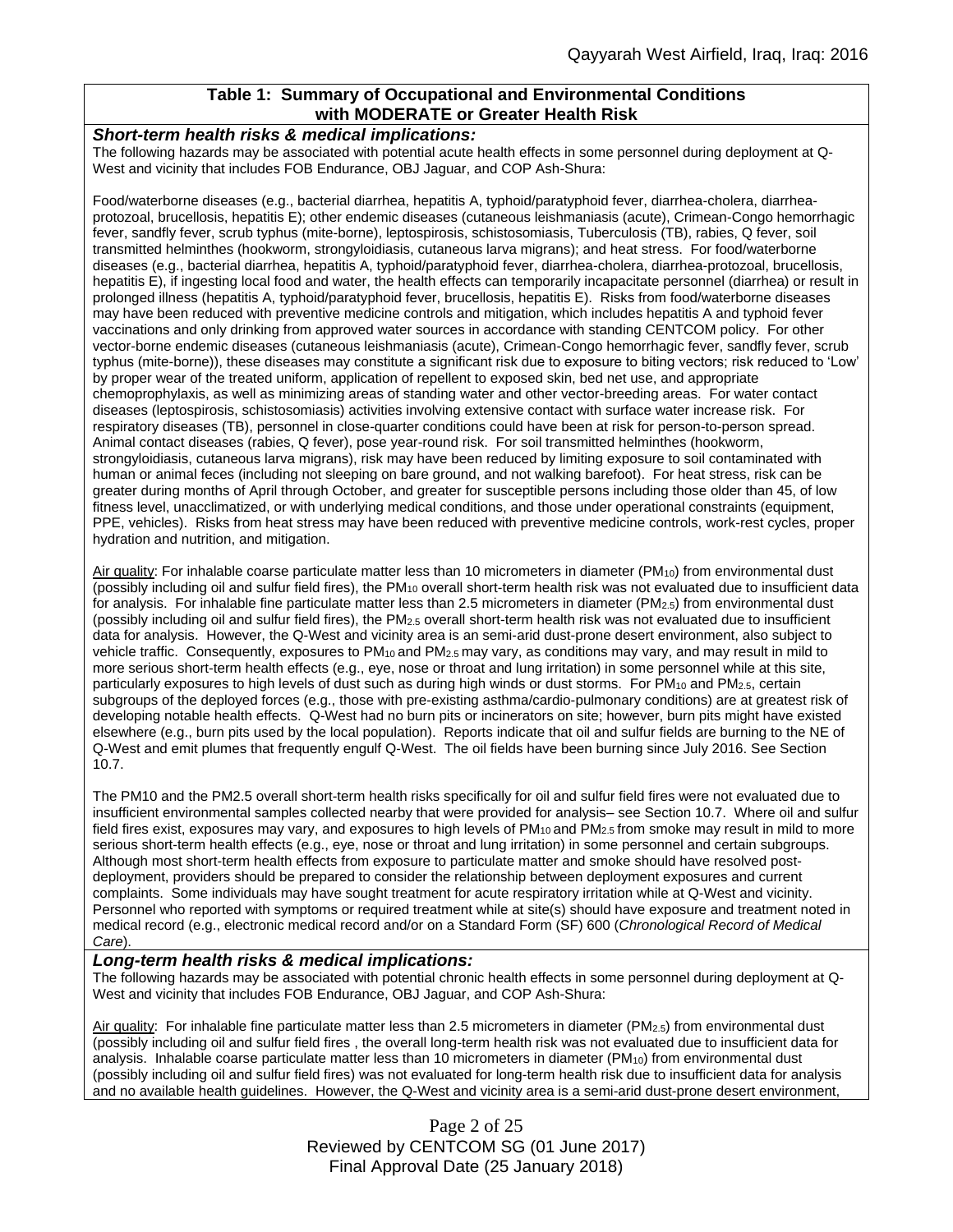also subject to vehicle traffic, and conditions may have varied. Q-West had no burn pits or incinerators on site; however, burn pits might have existed elsewhere (e.g., burn pits used by the local population). Reports indicate that oil and sulfur fields are burning to the NE of Q-West and emit plumes that frequently engulf Q-West. The oil fields have been burning since July 2016. See Section 10.7. The PM10 and the PM2.5 overall long -term health risks specifically for oil and sulfur field fires were not evaluated due to insufficient environmental samples collected nearby that were provided for analysis– see Section 10.7. However, exposures to oil and sulfur field fires may vary, as conditions may have varied. For inhalational exposure to high levels of dust containing PM<sub>10</sub> and PM<sub>2.5</sub>, such as during high winds or dust storms, and for exposures to smoke, it is considered possible that some otherwise healthy personnel, who were exposed for a long-term period to dust and particulate matter, could develop certain health conditions (e.g., reduced lung function, cardiopulmonary disease). Personnel with a history of asthma or cardiopulmonary disease could potentially be more likely to develop such chronic health conditions. While the dust and particulate matter exposures and exposures to oil and sulfur field fires are acknowledged, at this time there were no specific recommended, post-deployment medical surveillance evaluations or treatments. Providers should still consider overall individual health status (e.g., any underlying conditions/susceptibilities) and any potential unique individual exposures (such as oil and sulfur field fires, burn pits/barrels, incinerators, occupational or specific personal dosimeter data) when assessing individual concerns. Certain individuals may need to be followed/evaluated for specific occupational exposures/injuries (e.g., annual audiograms as part of the medical surveillance for those enrolled in the Hearing Conservation Program; and personnel covered by Respiratory Protection Program and/or Hazardous Waste/Emergency Responders Medical Surveillance).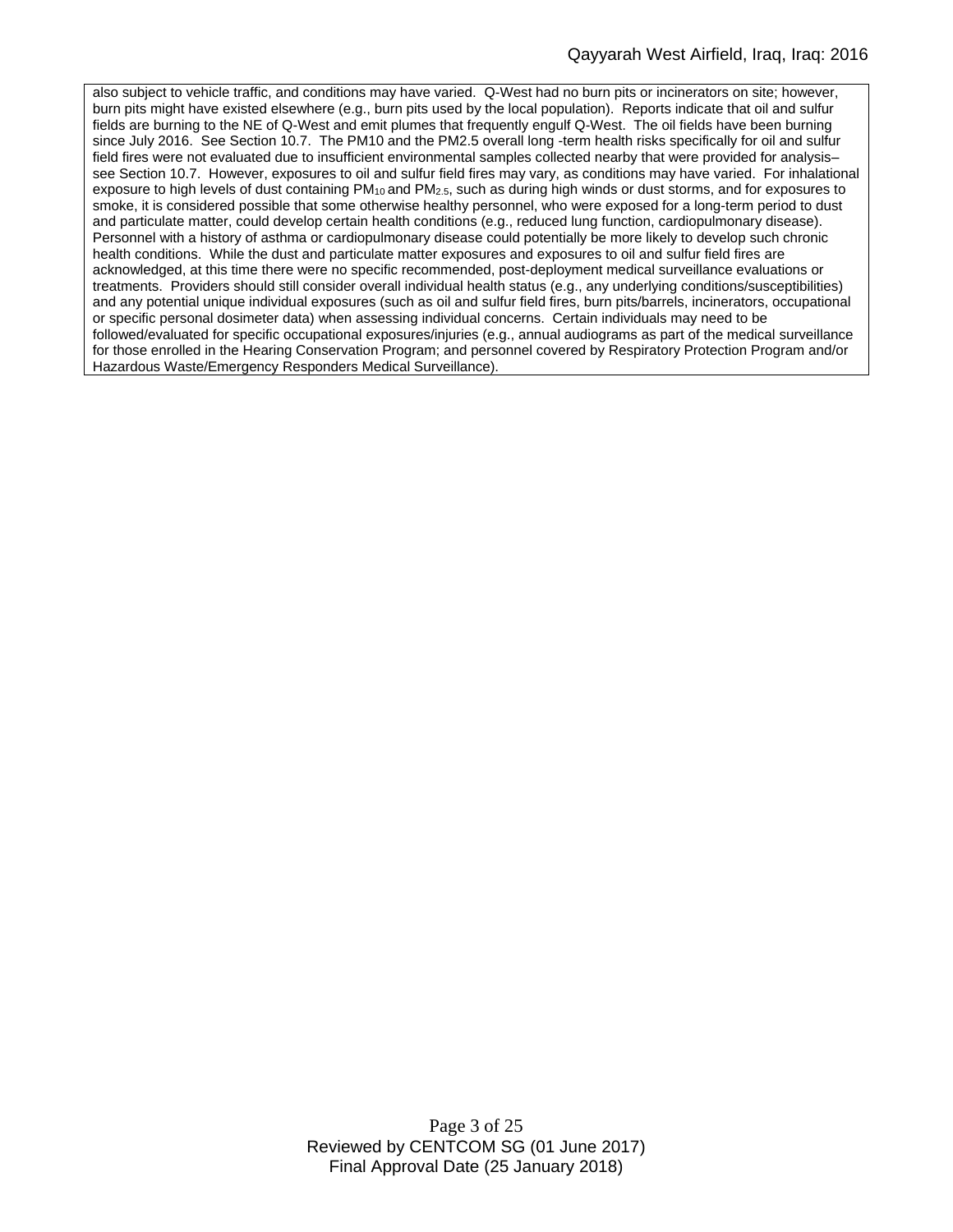# **Table 2. Population-Based Health Risk Estimates -** Q-West and vicinity that includes FOB Endurance, OBJ Jaguar, and COP Ash-Shura **1, 2**

| Source of<br><b>Identified Health</b><br>Risk <sup>3</sup>                        | Unmitigated Health Risk Estimate <sup>4</sup>                                                                                                                                                                                                                                                                                                                                                                                                                                                                                                                                                                                                                                                                                                          | <b>Control Measures</b><br>Implemented                                                                                                                        | <b>Residual Health Risk Estimate<sup>4</sup></b>                                                                                                                                                                                                                                                                                                                                                                                                                                                                                                                                                                                                                                                                                                      |
|-----------------------------------------------------------------------------------|--------------------------------------------------------------------------------------------------------------------------------------------------------------------------------------------------------------------------------------------------------------------------------------------------------------------------------------------------------------------------------------------------------------------------------------------------------------------------------------------------------------------------------------------------------------------------------------------------------------------------------------------------------------------------------------------------------------------------------------------------------|---------------------------------------------------------------------------------------------------------------------------------------------------------------|-------------------------------------------------------------------------------------------------------------------------------------------------------------------------------------------------------------------------------------------------------------------------------------------------------------------------------------------------------------------------------------------------------------------------------------------------------------------------------------------------------------------------------------------------------------------------------------------------------------------------------------------------------------------------------------------------------------------------------------------------------|
| <b>AIR</b>                                                                        |                                                                                                                                                                                                                                                                                                                                                                                                                                                                                                                                                                                                                                                                                                                                                        |                                                                                                                                                               |                                                                                                                                                                                                                                                                                                                                                                                                                                                                                                                                                                                                                                                                                                                                                       |
| Particulate<br>matter less than<br>10 micrometers<br>in diameter<br>$(PM_{10})$   | Short-term: Data were insufficient<br>characterize health risk. Daily levels<br>vary, acute health effects (e.g., upper<br>respiratory tract irritation) more<br>pronounced during days with elevated<br>PM levels. More serious effects are<br>possible in susceptible persons (e.g.,<br>those with asthma/pre-existing<br>respiratory diseases).<br>Long-term: No health guidelines                                                                                                                                                                                                                                                                                                                                                                  | Limiting strenuous<br>physical activities when air<br>quality is especially poor;<br>and taking actions such as<br>closing tent flaps,<br>windows, and doors. | Short-term: Data were insufficient<br>characterize health risk. Daily levels<br>vary, acute health effects (e.g., upper<br>respiratory tract irritation) more<br>pronounced during days with elevated<br>PM levels. More serious effects are<br>possible in susceptible persons (e.g.,<br>those with asthma/pre-existing<br>respiratory diseases).<br>Long-term: No health guidelines                                                                                                                                                                                                                                                                                                                                                                 |
| Particulate<br>matter less than<br>2.5 micrometers<br>in diameter<br>$(PM_{2.5})$ | Short-term: Data were insufficient<br>characterize health risk. Because Q-<br>West and vicinity is situated in a dusty<br>semi-arid desert environment, a<br>majority of the time mild acute (short<br>term) health effects are anticipated.<br>Elevated levels may produce mild eye,<br>nose, or throat irritation in some<br>personnel and pre-existing health<br>conditions (e.g., asthma, or<br>cardiopulmonary diseases) may be<br>exacerbated.<br>Long-term: Data were insufficient<br>characterize health risk. A small<br>percentage of personnel may be at<br>increased risk for developing chronic<br>conditions, particularly those more<br>susceptible to acute effects (e.g.,<br>those with asthma/pre-existing<br>respiratory diseases). | Limiting strenuous<br>physical activities when air<br>quality is especially poor;<br>and actions such as<br>closing tent flaps,<br>windows, and doors.        | Short-term: Data were insufficient to<br>characterize health risk. Because Q-<br>West and vicinity is situated in a dusty<br>semi-arid desert environment, a<br>majority of the time mild acute (short<br>term) health effects are anticipated.<br>Elevated levels may produce mild eye,<br>nose, or throat irritation in some<br>personnel and pre-existing health<br>conditions (e.g., asthma, or<br>cardiopulmonary diseases) may be<br>exacerbated.<br>Long-term: Data were insufficient<br>characterize health risk. A small<br>percentage of personnel may be at<br>increased risk for developing chronic<br>conditions, particularly those more<br>susceptible to acute effects (e.g.,<br>those with asthma/existing respiratory<br>diseases). |
| <b>ENDEMIC</b><br><b>DISEASE</b>                                                  |                                                                                                                                                                                                                                                                                                                                                                                                                                                                                                                                                                                                                                                                                                                                                        |                                                                                                                                                               |                                                                                                                                                                                                                                                                                                                                                                                                                                                                                                                                                                                                                                                                                                                                                       |
| Foodborne /<br>Waterborne (e.g.,<br>diarrhea-<br>bacteriological)                 | Short-term: Variable, (bacterial<br>diarrhea, hepatitis A, typhoid fever) to<br>Moderate (diarrhea-cholera, diarrhea-<br>protozoal, brucellosis and hepatitis E).<br>If local food/water were consumed, the<br>health effects can temporarily<br>incapacitate personnel (diarrhea) or<br>result in prolonged illness (Hepatitis A,<br>Typhoid fever, Brucellosis, Hepatitis<br>E).                                                                                                                                                                                                                                                                                                                                                                     | Preventive measures<br>include Hepatitis A and<br>Typhoid fever vaccination<br>and consumption of food<br>and water only from<br>approved sources.            | Short-term: Low to none                                                                                                                                                                                                                                                                                                                                                                                                                                                                                                                                                                                                                                                                                                                               |
|                                                                                   | Long-term: none identified                                                                                                                                                                                                                                                                                                                                                                                                                                                                                                                                                                                                                                                                                                                             |                                                                                                                                                               | Long-term: No data available                                                                                                                                                                                                                                                                                                                                                                                                                                                                                                                                                                                                                                                                                                                          |
| Arthropod Vector<br>Borne                                                         | Short-term: Variable, Moderate for<br>leishmaniasis-cutaneous, Crimean-<br>Congo hemorrhagic fever, sandfly<br>fever and typhus-miteborne; Low for<br>West Nile fever, and Plague.                                                                                                                                                                                                                                                                                                                                                                                                                                                                                                                                                                     | Preventive measures<br>include proper wear of<br>treated uniform,<br>application of repellent to<br>exposed skin, and bed net                                 | Short-term: Low                                                                                                                                                                                                                                                                                                                                                                                                                                                                                                                                                                                                                                                                                                                                       |
|                                                                                   | Long-term: Low (Leishmaniasis-<br>visceral infection)                                                                                                                                                                                                                                                                                                                                                                                                                                                                                                                                                                                                                                                                                                  | use, minimizing areas of<br>standing water and<br>appropriate<br>chemoprophylaxis.                                                                            | Long-term: No data available                                                                                                                                                                                                                                                                                                                                                                                                                                                                                                                                                                                                                                                                                                                          |
|                                                                                   | Short-term: Moderate for leptospirosis<br>and schistosomiasis.                                                                                                                                                                                                                                                                                                                                                                                                                                                                                                                                                                                                                                                                                         | Control measures<br>implemented: Avoid water                                                                                                                  | Short-term: Moderate for leptospirosis<br>and schistosomiasis.                                                                                                                                                                                                                                                                                                                                                                                                                                                                                                                                                                                                                                                                                        |

Page 4 of 25 Reviewed by CENTCOM SG (01 June 2017) Final Approval Date (25 January 2018)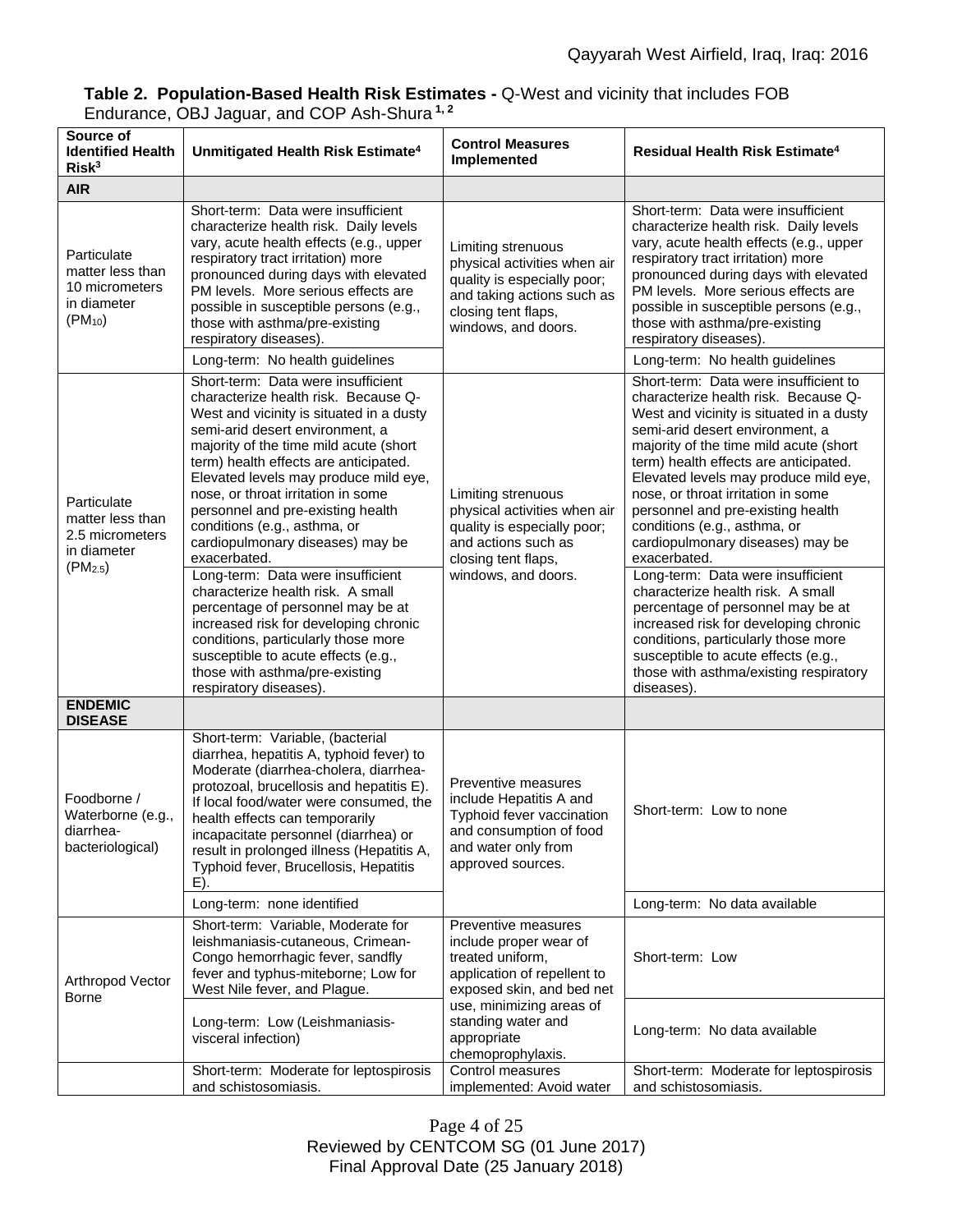| Source of<br><b>Identified Health</b><br>Risk <sup>3</sup> | Unmitigated Health Risk Estimate <sup>4</sup>                                                                                                                                                                                                     | <b>Control Measures</b><br>Implemented                                                                                                                                                                                                                                                                                                                                                    | <b>Residual Health Risk Estimate<sup>4</sup></b>                                                                                                                                                                                                 |
|------------------------------------------------------------|---------------------------------------------------------------------------------------------------------------------------------------------------------------------------------------------------------------------------------------------------|-------------------------------------------------------------------------------------------------------------------------------------------------------------------------------------------------------------------------------------------------------------------------------------------------------------------------------------------------------------------------------------------|--------------------------------------------------------------------------------------------------------------------------------------------------------------------------------------------------------------------------------------------------|
| <b>Water-Contact</b><br>(e.g., wading,<br>swimming)        | Long-term: No data available                                                                                                                                                                                                                      | contact and recreational<br>water activities, properly<br>wear of the uniform<br>(especially footwear), and<br>utilize protective coverings<br>for cuts/abraded skin.                                                                                                                                                                                                                     | Long-term: No data available                                                                                                                                                                                                                     |
| Respiratory                                                | Short-term: Variable; Moderate for<br>tuberculosis (TB) to Low for<br>meningococcal meningitis and Middle<br>East respiratory syndrome coronavirus<br>(MERS-CoV).                                                                                 | Providing adequate living<br>and work space; medical<br>screening; vaccination                                                                                                                                                                                                                                                                                                            | Short-term: Low                                                                                                                                                                                                                                  |
|                                                            | Long-term: No data available                                                                                                                                                                                                                      |                                                                                                                                                                                                                                                                                                                                                                                           | Long-term: No data available                                                                                                                                                                                                                     |
| <b>Animal Contact</b>                                      | Short-term: Variable; Moderate for<br>rabies and Q-fever, and Low for<br>Anthrax and avian influenza.                                                                                                                                             | Prohibiting contact with,<br>adoption, or feeding of<br>feral animals IAW U.S.<br><b>Central Command</b><br>(CENTCOM) General<br>Order (GO) 1C. Risks are<br>further reduced in the<br>event of assessed contact<br>by prompt post-exposure<br>rabies prophylaxis IAW<br>The Center for Disease<br>Control's (CDC) Advisory<br>Committee on<br><b>Immunization Practices</b><br>guidance. | Short-term: No data available                                                                                                                                                                                                                    |
|                                                            | Long-term: Low (Rabies)                                                                                                                                                                                                                           |                                                                                                                                                                                                                                                                                                                                                                                           | Long-term: No data available                                                                                                                                                                                                                     |
| Soil-<br>transmitted                                       | Short-term: Moderate for soil<br>transmitted helminthes (hookworm,<br>strongyloidiasis, cutaneous larva<br>migrans).                                                                                                                              | Risk was reduced to Low<br>by limiting exposure to soil<br>contaminated with human<br>or animal feces (including<br>sleeping on bare ground,<br>and walking barefoot).                                                                                                                                                                                                                    | Short-term: Low                                                                                                                                                                                                                                  |
|                                                            | Long-term: No data available                                                                                                                                                                                                                      |                                                                                                                                                                                                                                                                                                                                                                                           | Long-term: No data available                                                                                                                                                                                                                     |
| <b>VENOMOUS</b><br><b>ANIMAL/</b><br><b>INSECTS</b>        |                                                                                                                                                                                                                                                   |                                                                                                                                                                                                                                                                                                                                                                                           |                                                                                                                                                                                                                                                  |
| Snakes,<br>scorpions, and<br>spiders                       | Short-term: Low; If encountered,<br>effects of venom vary with species<br>from mild localized swelling (e.g.,<br>Scorpio maurus) to potentially lethal<br>effects (e.g., Vipera albicornuta).                                                     | Risk reduced by avoiding<br>contact, proper wear of<br>uniform (especially<br>footwear), and proper and<br>timely treatment.                                                                                                                                                                                                                                                              | Short-term: Low; If encountered,<br>effects of venom vary with species<br>from mild localized swelling (e.g.,<br>Scorpio maurus) to potentially lethal<br>effects (e.g., Vipera albicornuta).                                                    |
|                                                            | Long-term: No data available                                                                                                                                                                                                                      |                                                                                                                                                                                                                                                                                                                                                                                           | Long-term: No data available                                                                                                                                                                                                                     |
| <b>HEAT/COLD</b><br><b>STRESS</b>                          |                                                                                                                                                                                                                                                   |                                                                                                                                                                                                                                                                                                                                                                                           |                                                                                                                                                                                                                                                  |
| Heat                                                       | Short-term: Variable; Risk of heat<br>injury is Low from November - March,<br>High in April, and Extremely High from<br>May - October.                                                                                                            | Work-rest cycles, proper<br>hydration and nutrition,<br>and Wet Bulb Globe<br>Temperature (WBGT)<br>monitoring.                                                                                                                                                                                                                                                                           | Short-term: Variable; Risk of heat<br>injury in unacclimatized or susceptible<br>personnel Low from November -<br>March, High in April, and Extremely<br>High from May - October                                                                 |
|                                                            | Long-term: Low, The long-term risk<br>was Low. However, the risk may be<br>greater to certain susceptible persons-<br>those older (i.e., greater than 45<br>years), in lesser physical shape, or<br>with underlying medical/health<br>conditions. |                                                                                                                                                                                                                                                                                                                                                                                           | Long-term: Low, The long-term risk is<br>Low. However, the risk may be<br>greater to certain susceptible persons-<br>those older (i.e., greater than 45<br>years), in lesser physical shape, or<br>with underlying medical/health<br>conditions. |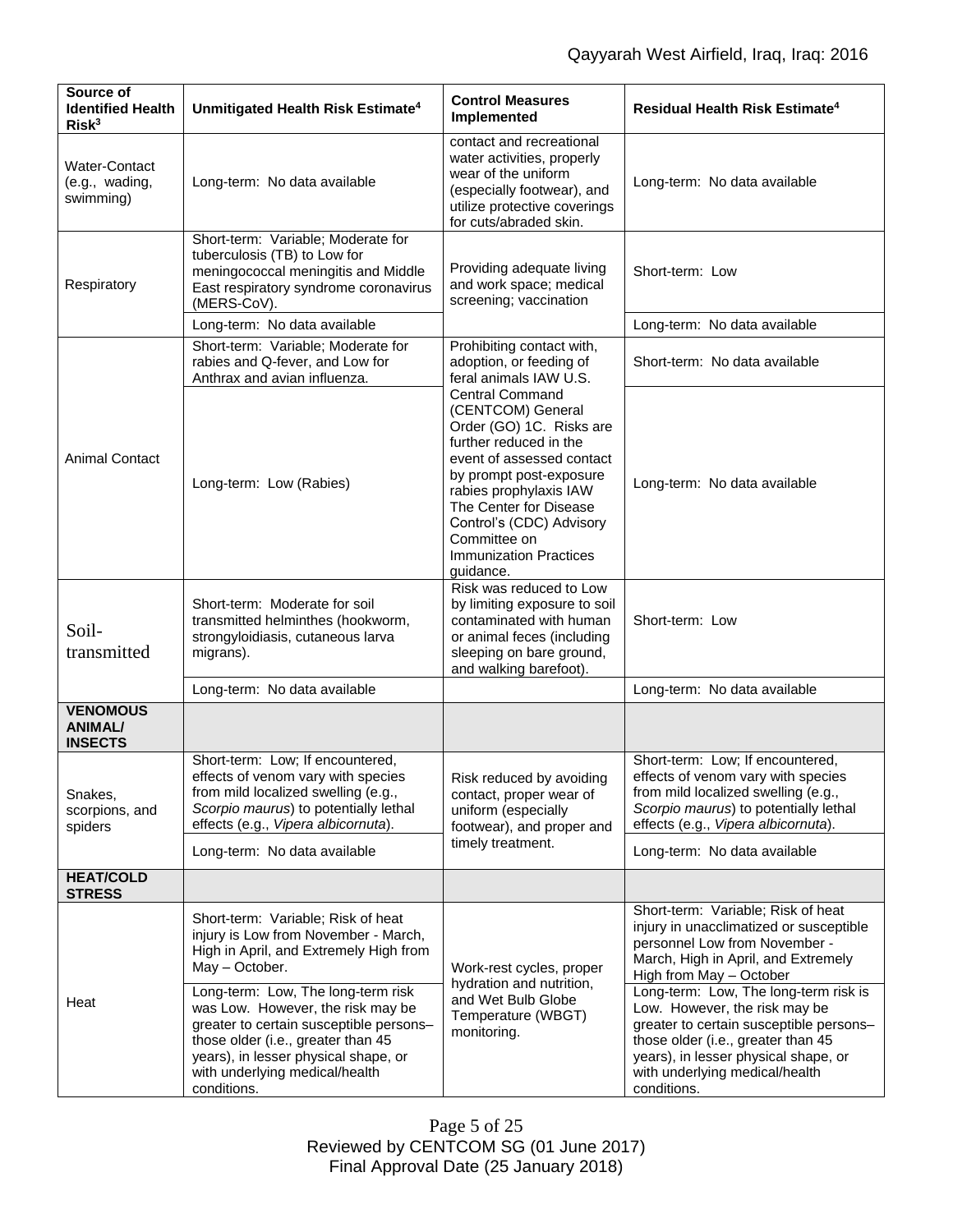| Source of<br><b>Identified Health</b><br>Risk <sup>3</sup> | Unmitigated Health Risk Estimate <sup>4</sup>                                                                                                                                                                                                                                                                                                                                                                                                                                                                                                                                                                                                                                                                                                                                                                                                                                                                                                                                                                                                                                                                                                                                                                                                                                                                                                                                                                                                                                                                                                                                                                                                                                                                                                                                                                                                                                                                                                                 | <b>Control Measures</b><br>Implemented                                                                                                                                                                                                                                                                                                                                     | <b>Residual Health Risk Estimate<sup>4</sup></b>                                                                                                                                                                                                                                                                                                                                                                                                                                                                                                                                                                                                                                                                                                                                                                                                                                                                                                                                                                                                                                                                                                                                                                                                                                                                                                                                                                                                                                                                                                                                                                                                                                                                                                                                                                                                                                                                                                              |
|------------------------------------------------------------|---------------------------------------------------------------------------------------------------------------------------------------------------------------------------------------------------------------------------------------------------------------------------------------------------------------------------------------------------------------------------------------------------------------------------------------------------------------------------------------------------------------------------------------------------------------------------------------------------------------------------------------------------------------------------------------------------------------------------------------------------------------------------------------------------------------------------------------------------------------------------------------------------------------------------------------------------------------------------------------------------------------------------------------------------------------------------------------------------------------------------------------------------------------------------------------------------------------------------------------------------------------------------------------------------------------------------------------------------------------------------------------------------------------------------------------------------------------------------------------------------------------------------------------------------------------------------------------------------------------------------------------------------------------------------------------------------------------------------------------------------------------------------------------------------------------------------------------------------------------------------------------------------------------------------------------------------------------|----------------------------------------------------------------------------------------------------------------------------------------------------------------------------------------------------------------------------------------------------------------------------------------------------------------------------------------------------------------------------|---------------------------------------------------------------------------------------------------------------------------------------------------------------------------------------------------------------------------------------------------------------------------------------------------------------------------------------------------------------------------------------------------------------------------------------------------------------------------------------------------------------------------------------------------------------------------------------------------------------------------------------------------------------------------------------------------------------------------------------------------------------------------------------------------------------------------------------------------------------------------------------------------------------------------------------------------------------------------------------------------------------------------------------------------------------------------------------------------------------------------------------------------------------------------------------------------------------------------------------------------------------------------------------------------------------------------------------------------------------------------------------------------------------------------------------------------------------------------------------------------------------------------------------------------------------------------------------------------------------------------------------------------------------------------------------------------------------------------------------------------------------------------------------------------------------------------------------------------------------------------------------------------------------------------------------------------------------|
| Cold                                                       | Short-term: Low risk of cold<br>stress/injury.                                                                                                                                                                                                                                                                                                                                                                                                                                                                                                                                                                                                                                                                                                                                                                                                                                                                                                                                                                                                                                                                                                                                                                                                                                                                                                                                                                                                                                                                                                                                                                                                                                                                                                                                                                                                                                                                                                                | Risks from cold stress<br>reduced with protective<br>measures such as use of<br>the buddy system, limiting<br>exposure during cold<br>weather, proper hydration<br>and nutrition, and proper<br>wear of issued protective<br>clothing.                                                                                                                                     | Short-term: Low risk of cold<br>stress/injury.                                                                                                                                                                                                                                                                                                                                                                                                                                                                                                                                                                                                                                                                                                                                                                                                                                                                                                                                                                                                                                                                                                                                                                                                                                                                                                                                                                                                                                                                                                                                                                                                                                                                                                                                                                                                                                                                                                                |
|                                                            | Long-term: Low; Long-term health<br>implications from cold injuries are rare<br>but can occur, especially from more<br>serious injuries such as frost bite.                                                                                                                                                                                                                                                                                                                                                                                                                                                                                                                                                                                                                                                                                                                                                                                                                                                                                                                                                                                                                                                                                                                                                                                                                                                                                                                                                                                                                                                                                                                                                                                                                                                                                                                                                                                                   |                                                                                                                                                                                                                                                                                                                                                                            | Long-term: Low; Long-term health<br>implications from cold injuries are rare<br>but can occur, especially from more<br>serious injuries such as frost bite.                                                                                                                                                                                                                                                                                                                                                                                                                                                                                                                                                                                                                                                                                                                                                                                                                                                                                                                                                                                                                                                                                                                                                                                                                                                                                                                                                                                                                                                                                                                                                                                                                                                                                                                                                                                                   |
| <b>Unique</b><br>Incidents/<br><b>Concerns</b>             |                                                                                                                                                                                                                                                                                                                                                                                                                                                                                                                                                                                                                                                                                                                                                                                                                                                                                                                                                                                                                                                                                                                                                                                                                                                                                                                                                                                                                                                                                                                                                                                                                                                                                                                                                                                                                                                                                                                                                               |                                                                                                                                                                                                                                                                                                                                                                            |                                                                                                                                                                                                                                                                                                                                                                                                                                                                                                                                                                                                                                                                                                                                                                                                                                                                                                                                                                                                                                                                                                                                                                                                                                                                                                                                                                                                                                                                                                                                                                                                                                                                                                                                                                                                                                                                                                                                                               |
| <b>Burn Pits</b>                                           | Short-term: No burn pits and/or<br>incinerators existed Camp Q-West;<br>Consequently, the PM <sub>10</sub> and the PM <sub>2.5</sub><br>overall short-term health risks<br>specifically for burn pits were not<br>evaluated. Oil fields in the vicinity<br>have been burning since July 2016.<br>Sulfur field fires were burning from 20<br>to 30 October 2016. Reports indicate<br>that oil and sulfur field fires were<br>located to the NE of Q-West. There is<br>a constant smoke plume that often<br>engulfs the Camp - see Section 10.7.<br>Because Q-West and vicinity is<br>situated in a dusty semi-arid desert<br>environment, a majority of the time<br>mild acute (short term) health effects<br>are anticipated; certain peak levels<br>may produce mild eye, nose, or throat<br>irritation in some personnel and pre-<br>existing health conditions (e.g.,<br>asthma, or cardiopulmonary diseases)<br>may be exacerbated.<br>Long-term: No burn pits and/or<br>incinerators existed Camp Q-West;<br>Consequently, the PM <sub>10</sub> and the PM <sub>2.5</sub><br>overall short-term health risks<br>specifically for burn pits were not<br>evaluated. Oil fields in the vicinity<br>have been burning since July 2016.<br>Sulfur field fires were burning from 20<br>to 30 October 2016. Reports indicate<br>that oil and sulfur field fires were<br>located to the NE of Q-West. There is<br>a constant smoke plume that often<br>engulfs the Camp - see Section 10.7.<br>Exposure to high levels of PM <sub>10</sub> and<br>PM <sub>2.5</sub> in the smoke may be associated<br>with some otherwise healthy<br>personnel, who were exposed for a<br>long-term period, possibly developing<br>certain health conditions (e.g., reduced<br>lung function, cardiopulmonary<br>disease). Personnel with a history of<br>asthma or cardiopulmonary disease<br>could potentially be more likely to<br>develop such chronic health<br>conditions. | Risks reduced by limiting<br>strenuous physical<br>activities when air quality<br>was especially poor; and<br>action such as closing tent<br>flaps, windows, and doors.<br>Other control measures<br>included locating burn pits<br>downwind of camps,<br>increased distance from<br>troop populations, and<br>improved waste<br>segregation and<br>management techniques. | Short-term: No burn pits and/or<br>incinerators existed Camp Q-West;<br>Consequently, the PM <sub>10</sub> and the PM <sub>2.5</sub><br>overall short-term health risks<br>specifically for burn pits were not<br>evaluated. Oil fields in the vicinity<br>have been burning since July 2016.<br>Sulfur field fires were burning from 20<br>to 30 October 2016. Reports indicate<br>that oil and sulfur field fires were<br>located to the NE of Q-West. There is<br>a constant smoke plume that often<br>engulfs the Camp - see Section 10.7.<br>Because Q-West and vicinity is<br>situated in a dusty semi-arid desert<br>environment, a majority of the time<br>mild acute (short term) health effects<br>are anticipated; certain peak levels<br>may produce mild eye, nose, or throat<br>irritation in some personnel and pre-<br>existing health conditions (e.g.,<br>asthma, or cardiopulmonary diseases)<br>may be exacerbated.<br>Long-term: No burn pits and/or<br>incinerators existed Camp Q-West;<br>Consequently, the PM <sub>10</sub> and the PM <sub>2.5</sub><br>overall short-term health risks<br>specifically for burn pits were not<br>evaluated. Oil fields in the vicinity<br>have been burning since July 2016.<br>Sulfur field fires were burning from 20<br>to 30 October 2016. Reports indicate<br>that oil and sulfur field fires were<br>located to the NE of Q-West. There is<br>a constant smoke plume that often<br>engulfs the Camp - see Section 10.7.<br>Exposure to high levels of PM <sub>10</sub> and<br>PM <sub>2.5</sub> in the smoke may be associated<br>with some otherwise healthy<br>personnel, who were exposed for a<br>long-term period, possibly developing<br>certain health conditions (e.g., reduced<br>lung function, cardiopulmonary<br>disease). Personnel with a history of<br>asthma or cardiopulmonary disease<br>could potentially be more likely to<br>develop such chronic health<br>conditions. |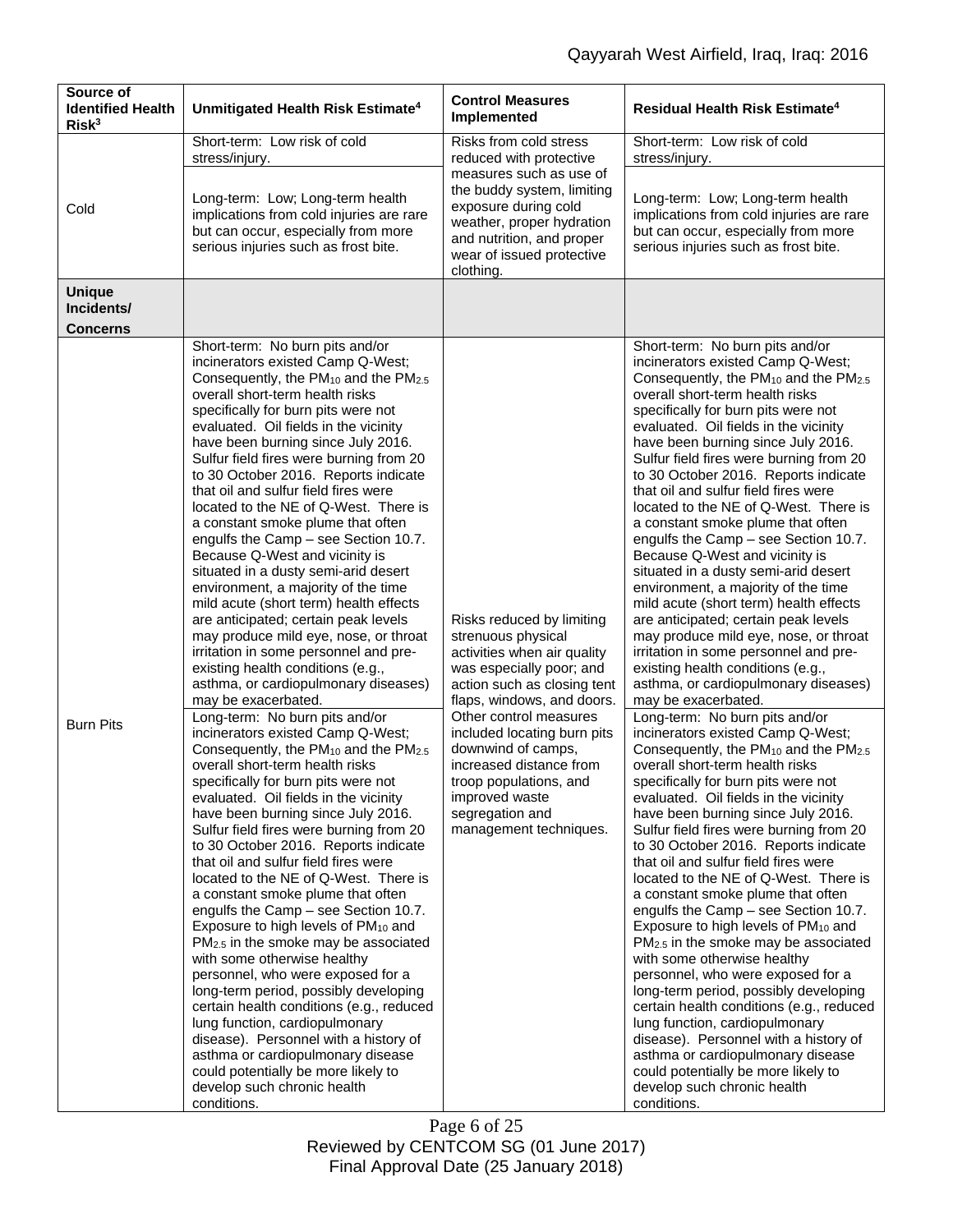| Source of<br><b>Identified Health</b><br>Risk <sup>3</sup> | $\,$ l Unmitigated Health Risk Estimate $^4$ | <b>Control Measures</b><br>Implemented | <b>Residual Health Risk Estimate<sup>4</sup></b> |
|------------------------------------------------------------|----------------------------------------------|----------------------------------------|--------------------------------------------------|
|------------------------------------------------------------|----------------------------------------------|----------------------------------------|--------------------------------------------------|

 $1$ This Summary Table provides a qualitative estimate of population-based short- and long-term health risks associated with the occupational environment conditions at Q-West and vicinity that includes FOB Endurance, OBJ Jaguar, and COP Ash-Shura. It does not represent an individual exposure profile. Actual individual exposures and health effects depend on many variables. For example, while a chemical may have been present in the environment, if a person did not inhale, ingest, or contact a specific dose of the chemical for adequate duration and frequency, then there may have been no health risk. Alternatively, a person at a specific location may have experienced a unique exposure which could result in a significant individual exposure. Any such person seeking medical care should have their specific exposure documented in an SF600.

 $^2$  This assessment is based on specific environmental sampling data and reports obtained from 28 August 2016 through 31 December 2016. Sampling locations are assumed to be representative of exposure points for the camp population but may not reflect all the fluctuations in environmental quality or capture unique exposure incidents.

<sup>3</sup>This Summary Table is organized by major categories of identified sources of health risk. It only lists those sub-categories specifically identified and addressed at Q-West and vicinity. The health risks are presented as Low, Moderate, High or Extremely High for both acute and chronic health effects. The health risk level is based on an assessment of both the potential severity of the health effects that could be caused and probability of the exposure that would produce such health effects. Details can be obtained from the Army Public Health Center (APHC). Where applicable, "None Identified" is used when though a potential exposure is identified, and no health risks of either a specific acute or chronic health effects are determined. More detailed descriptions of OEH exposures that are evaluated but determined to pose no health risk are discussed in the following sections of this report.

<sup>4</sup>Health risks in this Summary Table are based on quantitative surveillance thresholds (e.g., endemic disease rates; host/vector/pathogen surveillance) or screening levels, e.g., Military Exposure Guidelines (MEGs) for chemicals*.* Some previous assessment reports may provide slightly inconsistent health risk estimates because quantitative criteria such as MEGs may have changed since the samples were originally evaluated and/or because this assessment makes use of all historic site data while previous reports may have only been based on a select few samples.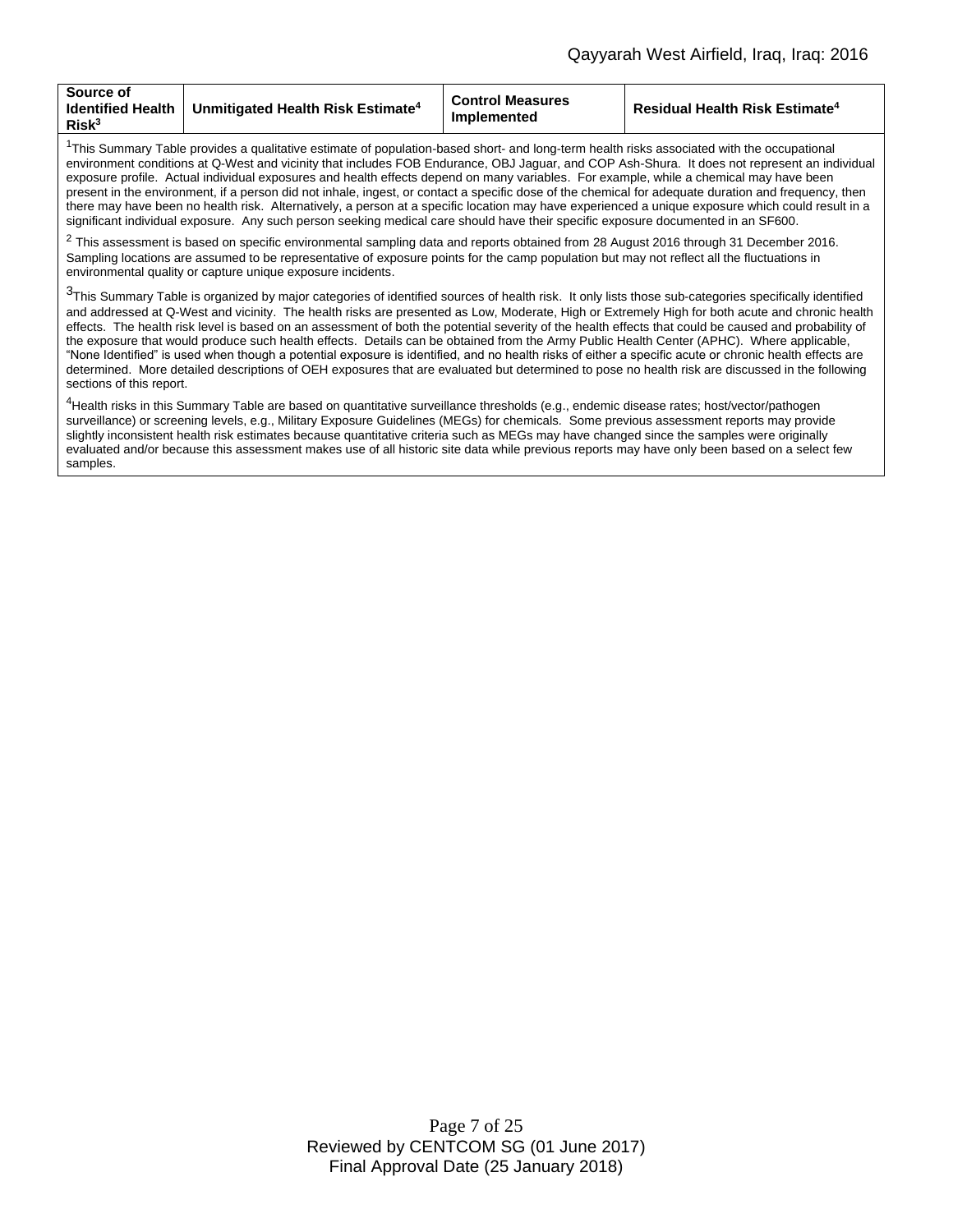# **1 Discussion of Health Risks at Q-West and vicinity, Iraq by Source**

The following sections provide additional information about the OEH conditions summarized above. All risk assessments were performed using the methodology described in the U.S. Army Public Health Command Technical Guide 230, *Environmental Health Risk Assessment and Chemical Exposure Guidelines for Deployed Military Personnel* (Reference 4). All OEH risk estimates represent residual risk after accounting for preventive controls in place. Occupational exposures and exposures to endemic diseases are greatly reduced by preventive measures. For environmental exposures related to airborne dust, there are limited preventive measures available, and available measures have little efficacy in reducing exposure to ambient conditions.

The ProUCL version 5.0 software package was used for statistical analyses (Reference 5). Means are followed by standard deviation (SD). Risk characterization was based on the 95 percent upper confidence level of the arithmetic mean (95% UCL) or the arithmetic mean depending on the quality and quantity of the data being evaluated. The sample mean is an uncertain estimate of the true mean of the population exposure point concentration (PEPC). The 95% UCL reduces the uncertainty inherent in the sample mean and states with a higher level of confidence that the mean PEPC is no greater than the 95% UCL.

# **2 Air**

## 2.1 Site-Specific Sources Identified

Q-West and vicinity is situated in a dusty semi-arid desert environment. Inhalational exposure to high levels of dust and particulate matter, such as during high winds or dust storms, may result in mild to more serious short-term health effects (e.g., eye, nose or throat and lung irritation) in some personnel. Additionally, certain subgroups of the deployed forces (e.g., those with pre-existing asthma/cardio pulmonary conditions) are at greatest risk of developing notable health effects.

Sample data reports and OEHSA indicate that oil and sulfur fields are burning to the NE of Q-West and emit plumes that frequently engulf Q-west (Reference 6).

## 2.2 Particulate matter

Particulate matter (PM) is a complex mixture of extremely small particles suspended in the air. The PM includes solid particles and liquid droplets emitted directly into the air by sources such as: power plants, motor vehicles, aircraft, generators, construction activities, fires, and natural windblown dust. The PM can include sand, soil, metals, volatile organic compounds (VOC), allergens, and other compounds such as nitrates or sulfates that are formed by condensation or transformation of combustion exhaust. The PM composition and particle size vary considerably depending on the source. Generally, PM of health concern is divided into two fractions: PM<sub>10</sub>, which includes coarse particles with a diameter of 10 micrometers or less, and fine particles less than 2.5 micrometers ( $PM_{2.5}$ ), which can reach the deepest regions of the lungs when inhaled. Exposure to excessive PM is linked to a variety of potential health effects.

## 2.3 Particulate matter, less than 10 micrometers ( $PM_{10}$ )

# 2.3.1 Exposure Guidelines:

Short-term (24-hour) PM<sub>10</sub> (micrograms per cubic meter,  $\mu$ g/m<sup>3</sup>):

Long-term  $PM_{10}$  MEG ( $\mu$ g/m<sup>3</sup>):

Page 8 of 25 Reviewed by CENTCOM SG (01 June 2017) Final Approval Date (25 January 2018)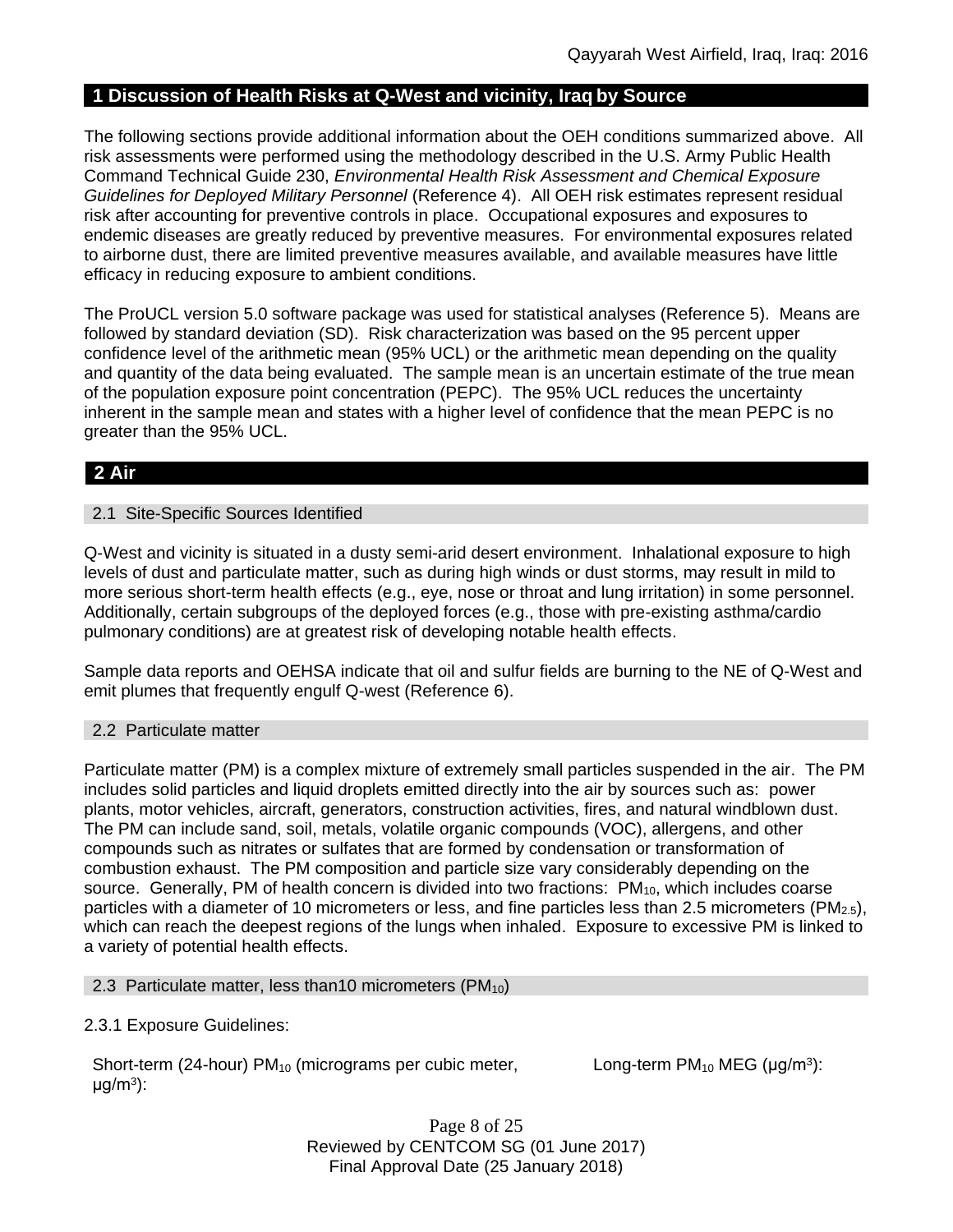- Negligible MEG = 250 **Note and not available.** Not defined and not available.
- $\bullet$  Marginal MEG = 420
- $\bullet$  Critical MFG = 600

2.3.2 Sample data/Notes:

A total of two valid  $PM_{10}$  air samples were collected at Q-West on 1 and 3 October 2016. The range of 24-hour PM<sub>10</sub> concentrations was 42  $\mu$ g/m<sup>3</sup> – 288  $\mu$ g/m<sup>3</sup>. Data are insufficient to characterize risk.

2.3.3 Short-term health risks:

# **Not evaluated.**

2.3.4 Long-term health risk:

**Not Evaluated-no available health guidelines**. The U. S. Environmental Protection Agency (EPA) has retracted its long-term standard (National Ambient Air Quality Standards, NAAQS) for  $PM_{10}$  due to an inability to clearly link chronic health effects with chronic  $PM_{10}$  exposure levels.

2.4 Particulate Matter, less than 2.5 *micrometers* (PM2.5)

2.4.1 Exposure Guidelines:

Short Term (24-hour)  $PM<sub>2.5</sub>$  ( $\mu$ g/m<sup>3</sup>):

- 
- Marginal MEG =  $250$  Marginal MEG =  $65$ .

• Critical MEG =  $500$ 

): Long-term (1year)  $PM_{2.5}$ MEGs ( $\mu$ g/m<sup>3</sup>):

- Negligible MEG = 65 Negligible MEG = 15
	-

2.4.2 Sample data/Notes:

A total of eight valid PM2.5 air samples were collected at Q-West from 2 October to 30 October 2016. The range of 24-hour PM<sub>10</sub> concentrations was 58  $\mu$ g/m<sup>3</sup> – 512  $\mu$ g/m<sup>3</sup> with an average concentration of 185  $\mu$ g/m<sup>3</sup>, SD = 186. The data collected were from too short a time period to make a reasonable characterization of health risk from exposure PM<sub>2.5</sub> concentrations.

2.4.3 Short-term health risks:

# **Not Evaluated.**

2.4.4 Long-term health risks:

# **Not Evaluated.**

2.5 Airborne Metals

2.5.1 Sample data/Notes:

A total of 10 valid PM<sub>10</sub> and PM<sub>2.5</sub> airborne metal samples were collected at Q-West from  $1 - 30$ October 2016. None of the detected metals had a peak concentration above the 1-year negligible MEGs.

> Page 9 of 25 Reviewed by CENTCOM SG (01 June 2017) Final Approval Date (25 January 2018)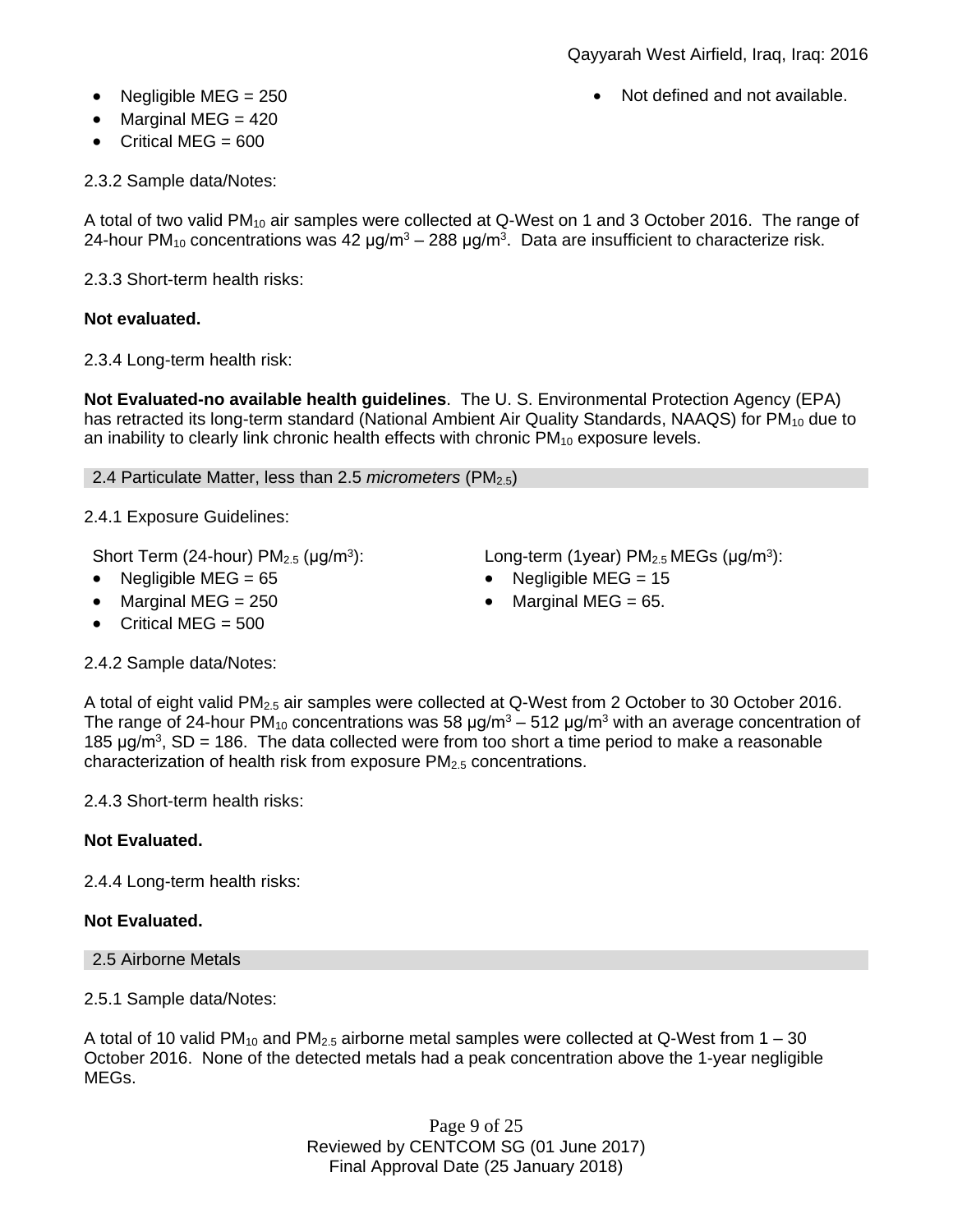2.5.2 Short- and long-term health risks:

**None identified based on the available sampling data.** No parameters exceeded 1-year Negligible MEGs.

2.6 Volatile Organic Compounds (VOC)

2.6.1 Sample data/Notes:

The health risk assessment is based on average and peak concentration of two valid volatile organic chemical (VOC) air samples collected on 23 and 25 October 2016, and the likelihood of exposure. None of the analyzed VOC pollutants were found at concentrations above short or long-term MEGs.

2.6.2 Short- and long-term health risks:

**None identified based on the available sampling data.** No parameters exceeded 1-year Negligible MEGs.

# **3 Soil**

## 3.1 Site-Specific Sources Identified

3.2 Sample data/Notes:

No valid surface soil samples were collected from 28 August 2016 through 31 December 2016 timeframe to assess OEH health risk to deployed personnel. The primary soil contamination exposure pathways are dermal contact and dust inhalation. Typical parameters analyzed for included semi volatile organic compounds (SVOCs), heavy metals, polychlorinated biphenyls (PCBs), pesticides, herbicides. If the contaminant was known or suspected, other parameters may have been analyzed for (i.e., Total petroleum hydrocarbons (TPH) and polycyclic aromatic hydrocarbons (PAH) near fuel spills). For the risk assessment, personnel are assumed to remain at this location for 6 months to 1 year.

## *3.3 Short-term health risk:*

**Not an identified source of health risk**. Currently, sampling data for soil are not evaluated for short term (acute) health risks**.**

*3.4 Long-term health risk:*

## **Not Evaluated**

## **4 Water**

In order to assess the health risk to U.S. personnel from exposure to water in theater, the APHC identified the most probable exposure pathways. These are based on the administrative information provided on the field data sheets submitted with the samples taken over the time period being evaluated. It is assumed that 100% of all U.S. personnel at Q-West and vicinity will be directly exposed to reverse osmosis water purification unit (ROWPU) treated, disinfected fresh bulk water, bottled water, and untreated well water since this classification of water is primarily used for personal hygiene, showering, cooking, and for use at vehicle wash racks.

> Page 10 of 25 Reviewed by CENTCOM SG (01 June 2017) Final Approval Date (25 January 2018)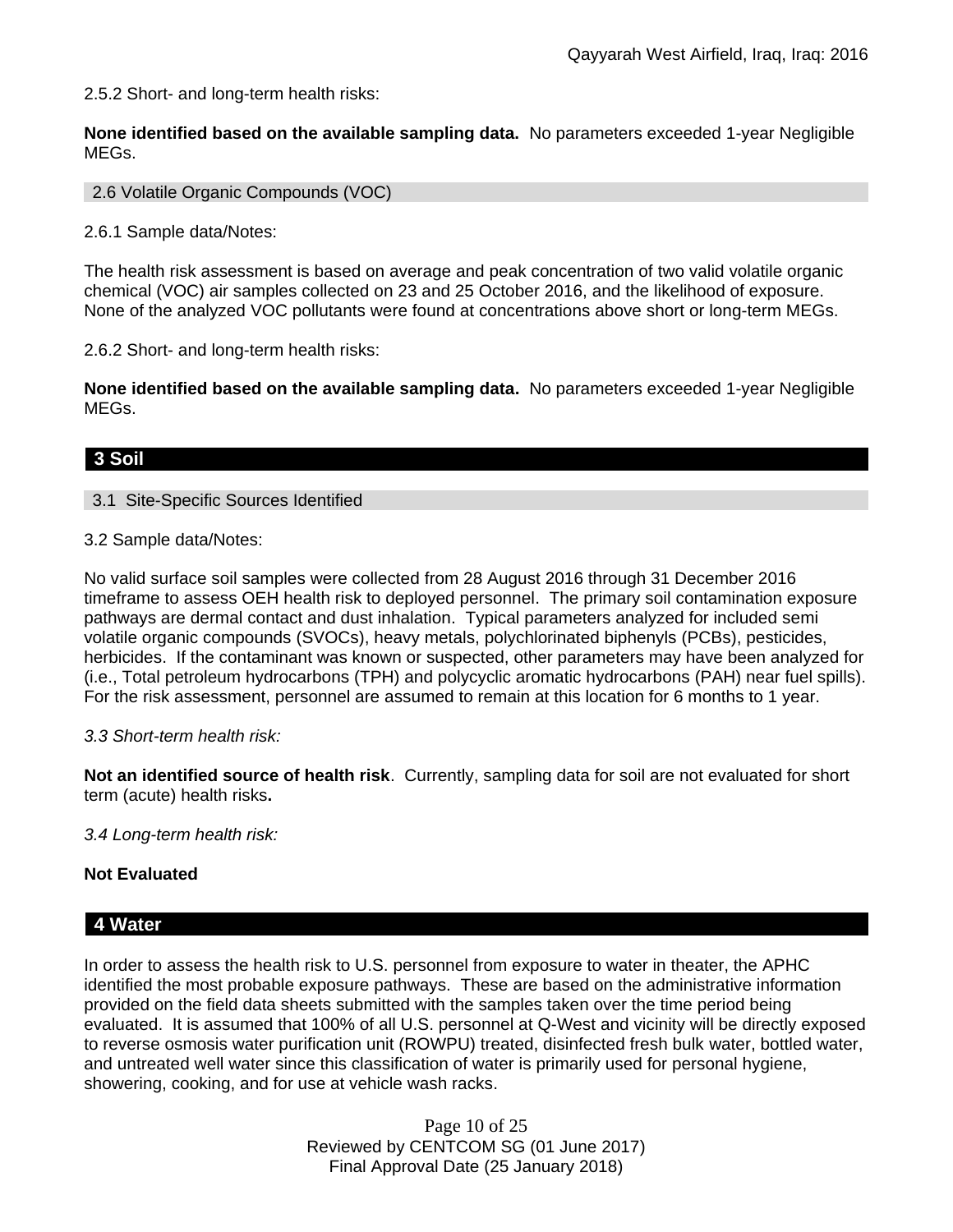# 4.1 Drinking Water: Bottled or Packaged Water

#### 4.1.1 Site-Specific Sources Identified

#### 4.1.2 Sample data/Notes:

To assess the potential for adverse health effects to troops, the following assumptions were made about dose and duration: A conservative (protective) assumption was that personnel routinely ingested 5 L/day of bottled water for up to 365 days (1-year). It was further assumed that control measures were not used.

No valid bottled water samples were available for analysis.

4.1.3 Short- and long-term health risk:

## **Not Evaluated.**

4.2 Non-Drinking Water: Disinfected

#### 4.2.1 Site-Specific Sources Identified

Although the primary route of exposure for most microorganisms is ingestion of contaminated water, dermal exposure to some microorganisms, chemicals, and biologicals may also cause adverse health effects. Complete exposure pathways would include drinking, brushing teeth, personal hygiene, cooking, providing medical and dental care using a contaminated water supply or during dermal contact at vehicle or aircraft wash racks.

#### 4.2.2 Sample data/Notes:

To assess the potential for adverse health effects to troops the following assumptions were made about dose and duration: All U.S. personnel at this location were expected to remain at this site for approximately 1 year. A conservative (protective) assumption is that personnel routinely consumed less than 5L/day of non-drinking water for up to 365 days (1-year). It is further assumed that control measures and/or personal protective equipment were not used. No disinfected bulk water (Non-Drinking) samples from were available for analysis.

4.2.3 Short- long-term health risks:

## **Not Evaluated.**

# **5 Military Unique**

#### 5.1 Chemical Biological, Radiological Nuclear (CBRN) Weapons

No specific hazard sources were documented in the Defense Occupational and Environmental Health Readiness System (DOEHRS), or the Military Exposure Surveillance Library (MESL) from 28 August 2016 through 31 December 2016 (References 1 and 7).

#### 5.2 Depleted Uranium (DU)

No specific hazard sources were documented in the DOEHRS, or MESL from 28 August 2016 through 31 December 2016 (References 1 and 7).

> Page 11 of 25 Reviewed by CENTCOM SG (01 June 2017) Final Approval Date (25 January 2018)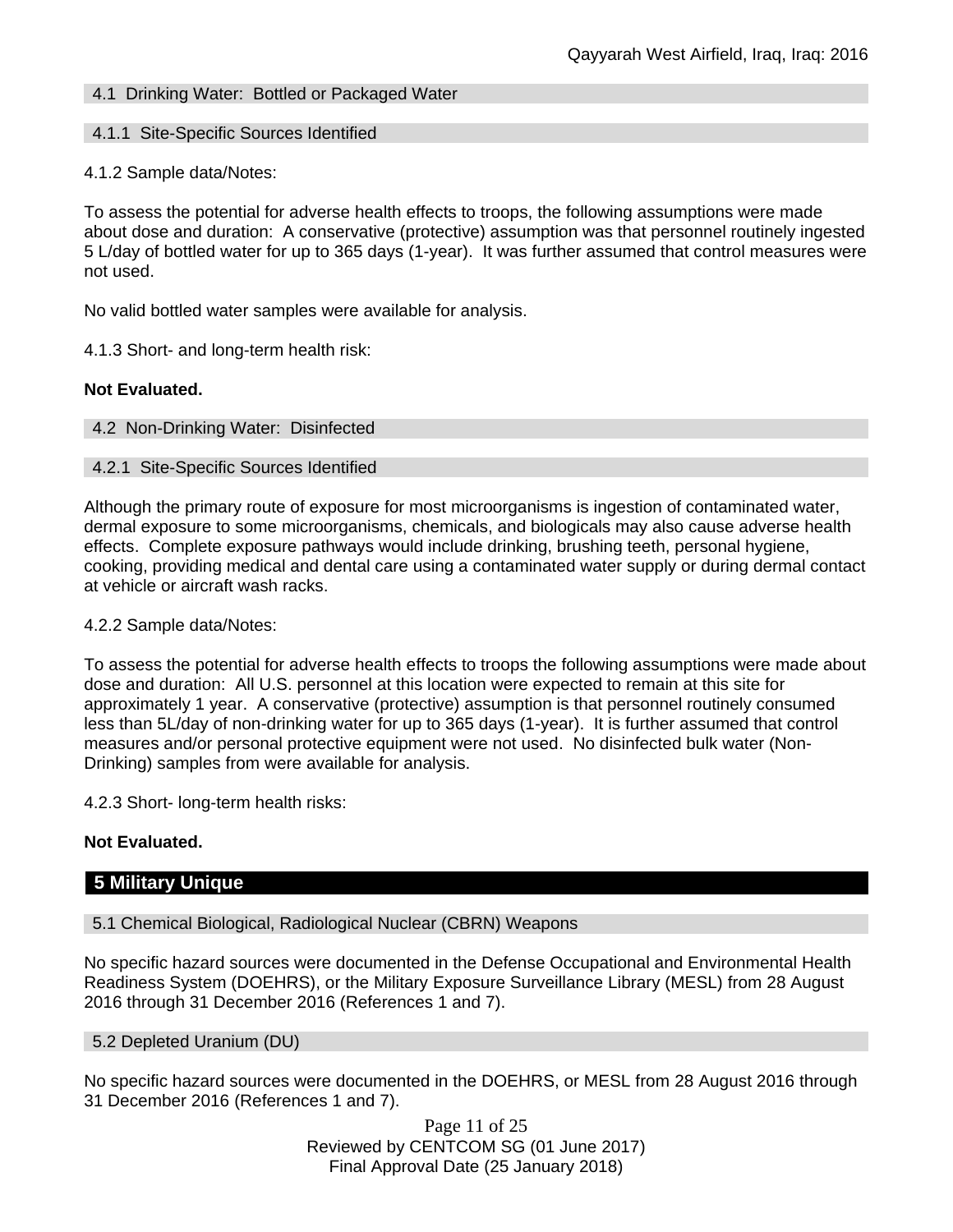# 5.3 Ionizing Radiation

No specific hazard sources were documented in the DOEHRS, or MESL from 28 August 2016 through 31 December 2016 timeframe (References 1 and 7).

#### 5.4 Non-Ionizing Radiation

No specific hazard sources were documented in the DOEHRS, or MESL from 28 August 2016 through 31 December 2016 timeframe (References 1 and 7).

# **6 Endemic Diseases**

This document lists the endemic diseases reported in the region, its specific health risks and severity and general health information about the diseases. USCENTCOM MOD 12 (Reference 8) lists deployment requirements, to include immunizations and chemoprophylaxis, in effect during the timeframe of this POEMS.

## 6.1 Foodborne and Waterborne Diseases

Foodborne and waterborne diseases in the area are transmitted through the consumption of local food and water. Local unapproved food and water sources (including ice) are heavily contaminated with pathogenic bacteria, parasites, and viruses to which most U.S. Service Members have little or no natural immunity. Effective host nation disease surveillance does not exist within the country. Only a small fraction of diseases are identified or reported in host nation personnel. Diarrheal diseases are expected to temporarily incapacitate a very high percentage of U.S. personnel within days if local food, water, or ice is consumed. Hepatitis A and typhoid fever infections typically cause prolonged illness in a smaller percentage of unvaccinated personnel. Vaccinations are required for DOD personnel and contractors. In addition, although not specifically assessed in this document, significant outbreaks of viral gastroenteritis (e.g., norovirus) and food poisoning (e.g., *Bacillus cereus*, *Clostridium perfringens*, *Staphylococcus* spp.) may occur. Key disease risks are summarized below:

Mitigation strategies were in place and included consuming food and water from approved sources, vaccinations (when available), frequent hand washing and general sanitation practices.

6.1.1 Diarrheal diseases (bacteriological)

**High, mitigated to Low**: Diarrheal diseases are expected to temporarily incapacitate a very high percentage of personnel (potentially over 50% per month) within days if local food, water, or ice is consumed. Field conditions (including lack of hand washing and primitive sanitation) may facilitate person-to-person spread and epidemics. Typically mild disease treated in outpatient setting; recovery and return to duty in less than 72 hours with appropriate therapy. A small proportion of infections may require greater than 72 hours limited duty, or hospitalization.

6.1.2 Hepatitis A, typhoid/paratyphoid fever, and diarrhea-protozoal

**High, mitigated to Low**: Unmitigated health risk to U.S. personnel is high year round for hepatitis A and typhoid/paratyphoid fever, and Moderate for diarrhea-protozoal. Mitigation was in place to reduce the risks to low. Hepatitis A, typhoid/paratyphoid fever, and diarrhea-protozoal disease may cause prolonged illness in a small percentage of personnel (less than 1% per month). Although much rarer, other potential diseases in this area that are also considered a Moderate risk include: hepatitis E, diarrhea-cholera, and brucellosis.

> Page 12 of 25 Reviewed by CENTCOM SG (01 June 2017) Final Approval Date (25 January 2018)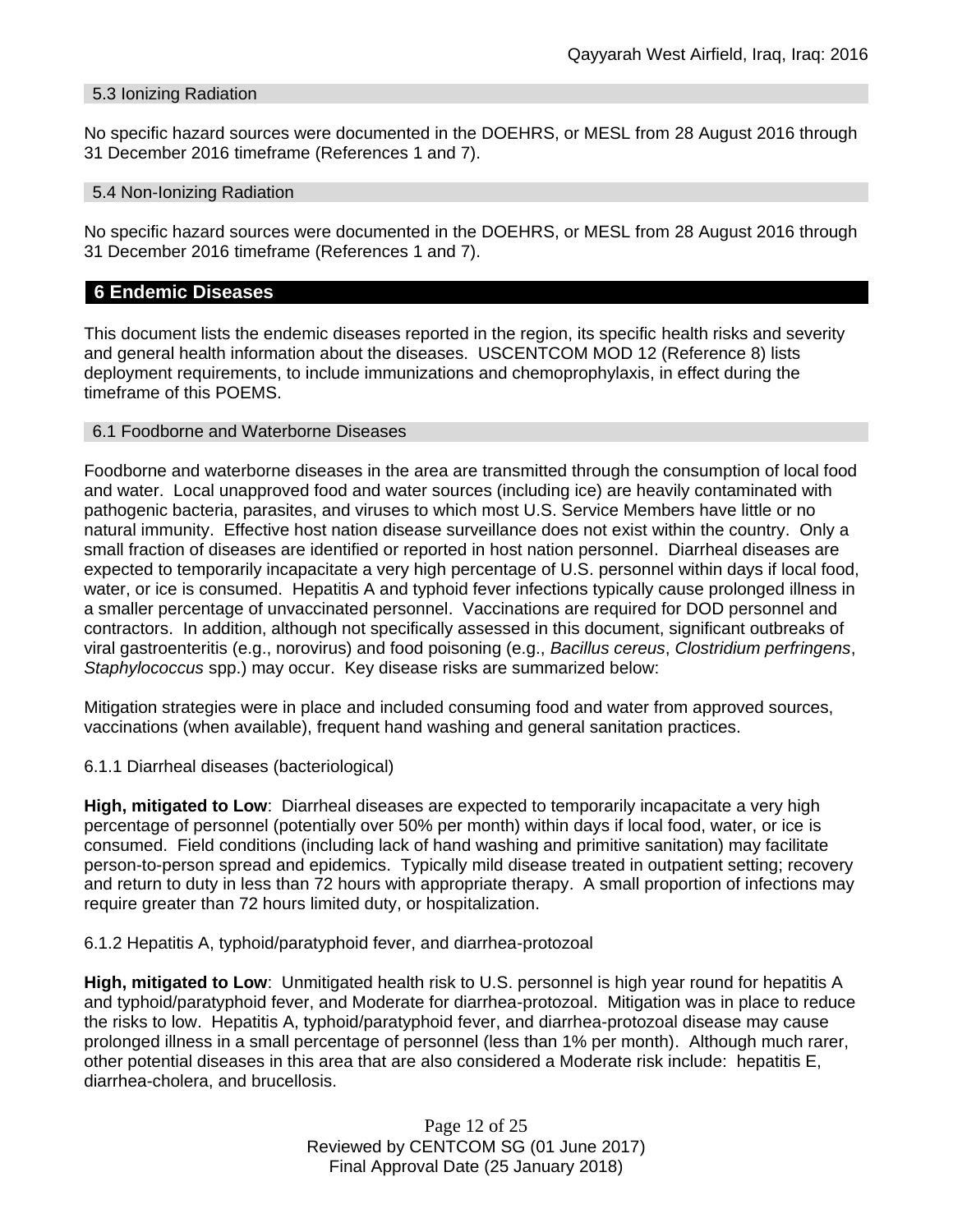# 6.1.3 Short-term Health Risks:

**Low**: The overall unmitigated short-term risk associated with foodborne and waterborne diseases are considered High (bacterial diarrhea, hepatitis A, typhoid/paratyphoid fever) to Moderate (diarrheacholera, diarrhea-protozoal, brucellosis) to Low (hepatitis E) if local food or water is consumed. Preventive Medicine measures reduced the risk to Low. Confidence in the health risk estimate was high.

## 6.1.4 Long-term Health Risks:

#### **None identified based on available data.**

#### 6.2 Arthropod Vector-Borne Diseases

During the warmer months, the climate and ecological habitat support populations of arthropod vectors, including mosquitoes, ticks, mites, and sandflies. Significant disease transmission is sustained countrywide, including urban areas. Mitigation strategies were in place and included proper wear of treated uniforms, application of repellent to exposed skin, and use of bed nets and chemoprophylaxis (when applicable). Additional methods included the use of pesticides, reduction of pest/breeding habitats, and engineering controls.

#### 6.2.1 Malaria

**None**: Indigenous transmission of malaria in Iraq was eliminated as of 2008 reducing risk among personnel exposed to mosquito bites to None.

#### 6.2.2 Leishmaniasis

**Moderate, mitigated to Low**: The disease risk is Moderate during the warmer months when sandflies are most prevalent, but reduced to low with mitigation measures. Leishmaniasis is transmitted by sand flies. A small number of cases (less than 1% per month attack rate) could occur among personnel exposed to sandfly bites in areas with infected people, rodents, dogs, or other reservoir animals. In groups of personnel exposed to heavily infected sandflies in focal areas, attack rates can be very high (over 50%). There are two forms of the disease; cutaneous (acute form) and visceral (a more latent form of the disease). The leishmaniasis parasites may survive for years in infected individuals and this infection may go unrecognized by physicians in the U.S. when infections become symptomatic years later. Cutaneous infection is unlikely to be debilitating, though lesions may be disfiguring. Visceral leishmaniasis disease can cause severe febrile illness which typically requires hospitalization with convalescence over 7 days.

## 6.2.3 Crimean-Congo hemorrhagic fever

**Moderate, mitigated to Low**: Unmitigated risk is moderate, but reduced to low with mitigation measures. Crimean-Congo hemorrhagic fever occurs in rare cases (less than 0.1% per month attack rate in indigenous personnel) and is transmitted by tick bites or occupational contact with blood or secretions from infected animals. The disease typically requires intensive care with fatality rates from 5% to 50%.

#### 6.2.4 Sandfly fever

**Moderate, mitigated to Low**: Sandfly fever has a Moderate risk with potential disease rates from 1% to 10% per month; under worst case conditions disease rates can be as high as 50%. Mitigation

> Page 13 of 25 Reviewed by CENTCOM SG (01 June 2017) Final Approval Date (25 January 2018)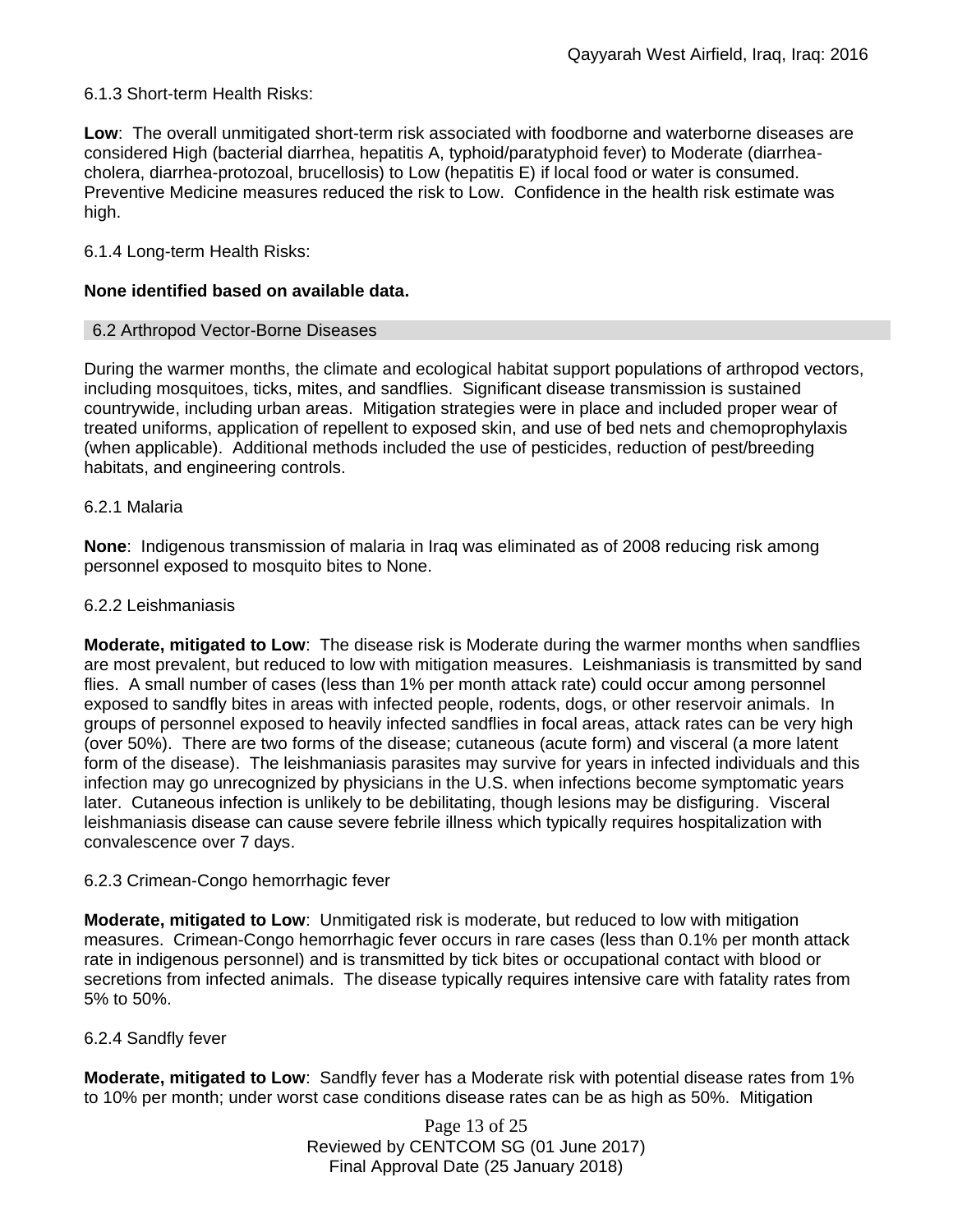measures reduced the risk to low. The disease is transmitted by sandflies and occurs more commonly in children though adults are still at risk. Sandfly fever disease typically resulted in debilitating febrile illness requiring 1 to 7 days of supportive care followed by return to duty.

## 6.2.5 Sindbis (and Sindbis-like viruses)

**Low**: Sindbis and sindbis-like viruses are maintained in a bird-mosquito cycle in rural areas and occasionally caused limited outbreaks among humans. The viruses are transmitted by a variety of *Culex* mosquito species found primarily in rural areas. A variety of bird species may serve as reservoir or amplifying hosts. Extremely rare cases (less than 0.01% per month attack rate) could have occurred seasonally (April - November). Debilitating febrile illness often accompanied by rash, typically requires 1 to 7 days of supportive care; significant arthralgias may persist for several weeks or more in some cases. This disease is associated with a low health risk estimate.

# *6.2.6 Rickettsioses, tickborne (spotted fever group)*

**Low**: Rare cases (less than 0.1% per month) of rickettsioses disease are possible among personnel exposed to tick bites. Rickettsioses are transmitted by multiple species of hard ticks, including *Rhipicephalus* spp., which are associated with dogs. Other species of ticks, including *Ixodes* are also capable of transmitting rickettsial pathogens in this group. In addition to dogs, various rodents and other animals also may serve as reservoirs. Ticks are most prevalent from April through November. Incidents can result in debilitating febrile illness, which may require 1 to 7 days of supportive care followed by return to duty. The health risk of rickettsial disease is Low.

# 6.2.7 Typhus-murine (fleaborne)

**Low**: Typhus-murine has a Low risk estimate and is assessed as present, but at unknown levels. Rare cases are possible among personnel exposed to rodents (particularly rats) and flea bites. Incidents may result in debilitating febrile illness typically requiring 1 to 7 days of supportive care followed by return to duty.

## 6.2.8 West Nile fever

**Low**: West Nile fever is present. The disease is maintained by the bird population and transmitted to humans via mosquito vector. Typically, infections in young, healthy adults were asymptomatic although fever, headache, tiredness, body aches (occasionally with a skin rash on trunk of body), and swollen lymph glands can occurred. This disease is associated with a low risk estimate.

## 6.2.9 Short -term health risks:

**Low:** The unmitigated risk is moderate for leishmaniasis - cutaneous (acute), Crimean-Congo hemorrhagic fever, and sandfly fever; Low for, sindbis, rickettsioses-tickborne*,* typhus-fleaborne, and West Nile fever. No hazard from malaria (2008 - 2011). Risk is reduced to Low by proper wear of the uniform and application of repellent to exposed skin. Confidence in the risk estimate is high.

## 6.2.10 Long -term health risks:

**Low:** The unmitigated risk is moderate for leishmaniasis-visceral (chronic). Risk is reduced to Low by proper wear of the uniform and application of repellent to exposed skin. Confidence in the risk estimate is high.

> Page 14 of 25 Reviewed by CENTCOM SG (01 June 2017) Final Approval Date (25 January 2018)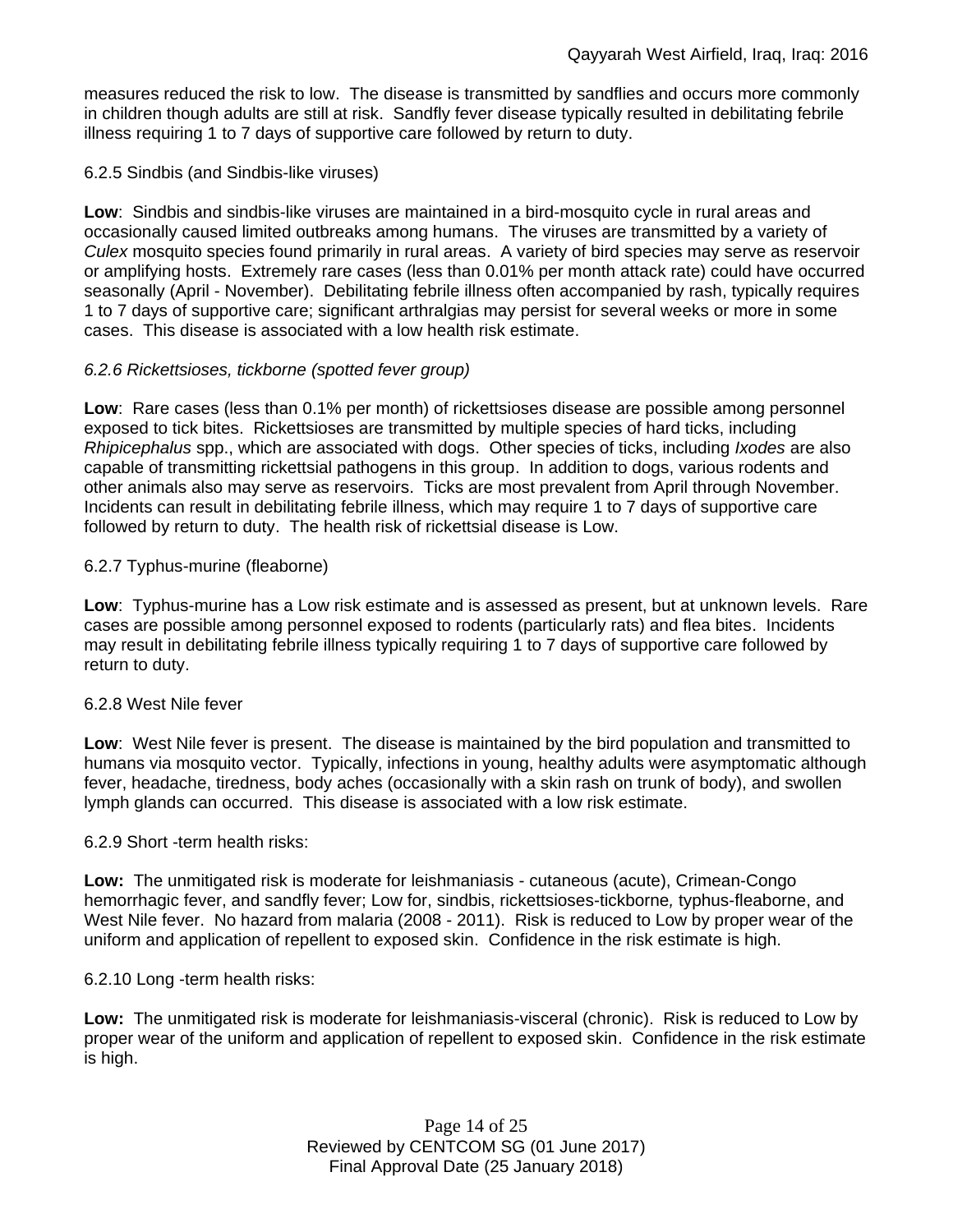# 6.3 Water Contact Diseases

Tactical operations or recreational activities that involve extensive contact with surface water such as lakes, streams, rivers, or flooded fields may result in significant exposure to leptospirosis and schistosomiasis. Arid portions of Iraq without permanent or persistent bodies of surface water do not support transmission of leptospirosis or schistosomiasis. Risk was restricted primarily to areas along rivers and lakes. These diseases can debilitate personnel for up to a week or more. Leptospirosis risk typically increases during flooding. In addition, although not specifically assessed in this document, bodies of surface water are likely to be contaminated with human and animal waste. Activities such as wading or swimming may result in exposure to enteric diseases including diarrhea and hepatitis via incidental ingestion of water. Prolonged water contact also may lead to the development of a variety of potentially debilitating skin conditions including bacterial or fungal dermatitis. Mitigation strategies were in place and included avoiding water contact and recreational water activities, proper wear of uniform (especially footwear), and protective coverings for cuts/abraded skin.

# 6.3.1 Leptospirosis

**Moderate, mitigated to Low**: Human infections occur seasonally (typically April through November) through exposure to water or soil contaminated by infected animals and is associated with wading, and swimming in contaminated, untreated open water. The occurrence of flooding after heavy rainfall facilitates the spread of the organism because as water saturates the environment *leptospira* spp. present in the soil passes directly into surface waters. *Leptospira* spp. can enter the body through cut or abraded skin, mucous membranes, and conjunctivae. Infection may also occur from ingestion of contaminated water. The acute, generalized illness associated with infection may mimic other tropical diseases (for example, dengue fever, malaria, and typhus), and common symptoms include fever, chills, myalgia, nausea, diarrhea, cough, and conjunctival suffusion. Manifestations of severe disease can include jaundice, renal failure, hemorrhage, pneumonitis, and hemodynamic collapse. Recreational activities involving extensive water contact may result in personnel being temporarily debilitated with leptospirosis. This disease is associated with a Moderate health risk estimate.

## 6.3.2 Schistosomiasis

**Moderate, mitigated to Low**: Humans are the principal reservoir for schistosomes; humans shed schistosome eggs in urine or feces. Animals such as cattle and water buffalo may also be significant reservoirs. Rare cases (less than 0.1% per month attack rate) may occur seasonally (typically April through November) among personnel wading or swimming in lakes, streams, or irrigated fields which were frequently contaminated with human and animal waste containing schistosome eggs. In groups with prolonged exposure to heavily contaminated foci, attack rates may exceed 10%. Exceptionally heavy concentrations of schistosomes may occur in discrete foci, which were difficult to distinguish from less contaminated areas. In non-immune personnel exposed to such foci, rates of acute schistosomiasis may be over 50%. Mild infections are generally asymptomatic. In very heavy acute infections, a febrile illness (acute schistosomiasis) may occur, especially with *Schistosoma japonicum*  and *S. mansoni*, requiring hospitalization and convalescence over 7 days. This disease is associated with a Moderate health risk estimate.

6.3.3 Short -term health risks:

**Low:** Unmitigated Health risk of schistosomiasis and leptospirosis is Moderate during warmer months. Mitigation measures reduce the risk to Low. Confidence in the health risk estimate is high.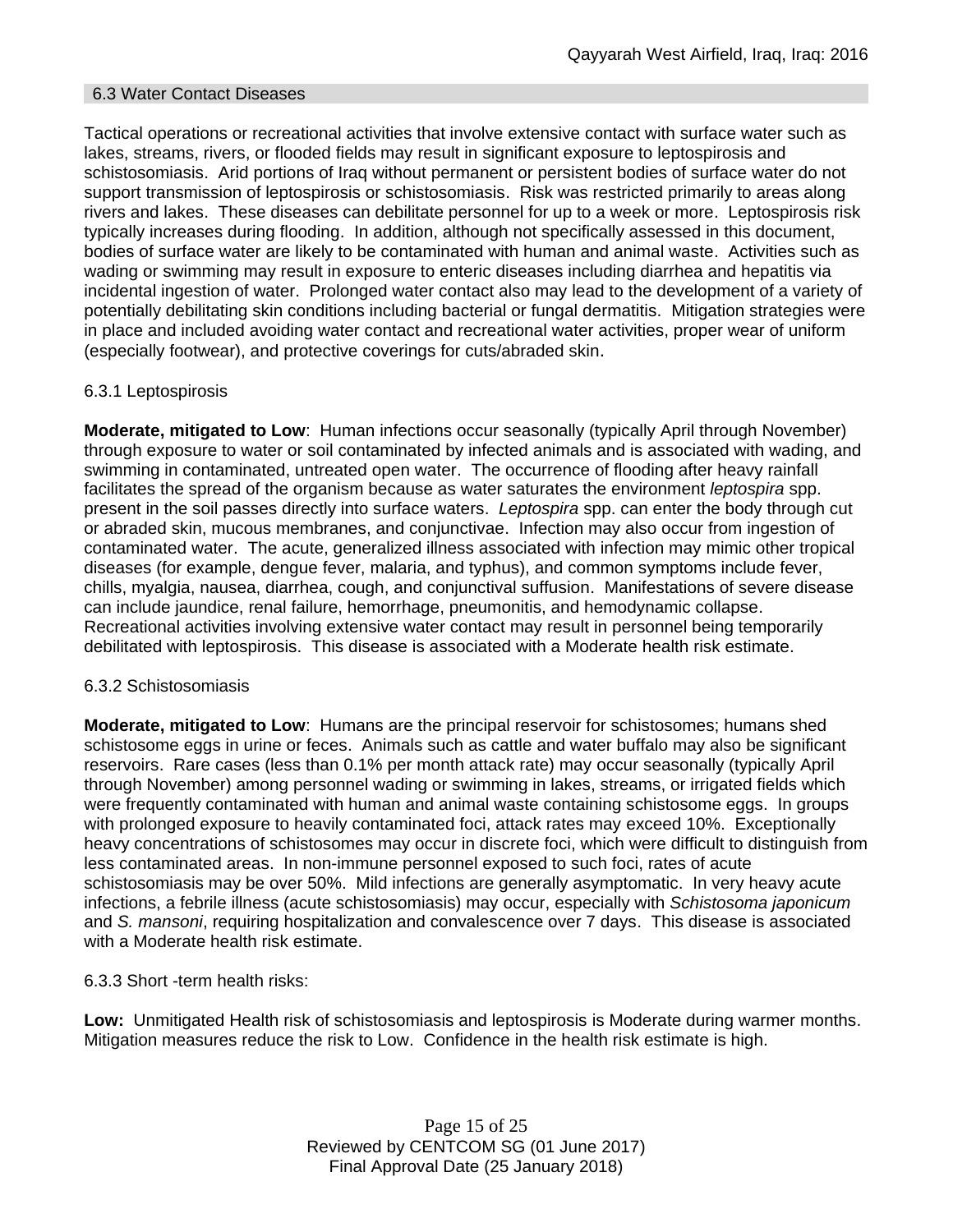# 6.3.4 Long -term health risks:

# **None identified based on available data.**

## 6.4 Respiratory Diseases

Although not specifically assessed in this document, deployed U.S. Forces may be exposed to a wide variety of common respiratory infections in the local population. These include influenza, pertussis, viral upper respiratory infections, viral and bacterial pneumonia, and others. The U.S. military populations living in close-quarter conditions are at risk for substantial person-to-person spread of respiratory pathogens. Influenza is of particular concern because of its ability to debilitate large numbers of unvaccinated personnel for several days. Mitigation strategies were in place and included routine medical screenings, vaccination, enforcing minimum space allocation in housing units, implementing head-to-toe sleeping in crowded housing units, implementation of proper personal protective equipment (PPE) when necessary for healthcare providers and detention facility personnel.

# 6.4.1 Tuberculosis (TB)

**Moderate, mitigated to Low:** Potential health risk to U.S. personnel is Moderate, mitigated to Low, year round. Transmission typically requires close and prolonged contact with an active case of pulmonary or laryngeal TB, although it also can occur with more incidental contact. Rates of latent TB (LTBI) may be elevated for personel with prolonged indoor exposure to local populations. Tuberculin skin tests (TST) screening or blood test may be warrented in personnel with a history of prolonged close ezposure exposure to local populations.

## *6.4.2 Meningococcal meningitis*

**Low:** Meningococcal meningitis poses a Low risk and is transmitted from person to person through droplets of respiratory or throat secretions. Close and prolonged contact facilitates the spread of this disease. Meningococcal meningitis is potentially a very severe disease typically requiring intensive care; fatalities may occur in 5-15% of cases.

## 6.4.3 Middle East respiratory syndrome coronavirus (MERS-CoV)

**Low**: Although no cases have been reported in Iraq, Middle East respiratory syndrome coronavirus (MERS-CoV) is known to occur within the region. Most MERS patients developed severe acute respiratory illness with symptoms of fever, cough and shortness of breath. MERS-CoV has spread from ill people to others through close contact, such as caring for or living with an infected person. The incubation period for MERS-CoV is usually about 5 to 6 days, but can range from 2 to 14 days. Currently, there is no vaccine to prevent MERS-CoV infection.

## 6.4.4 Short-term health risks:

**Low:** Moderate (TB) to Low (for meningococcal meningitis and MERS-CoV). Overall risk was reduced to Low with mitigation measures. Confidence in the health risk estimate is high.

6.4.5 Long-term health risks:

**None identified based on available data.** Tuberculosis is evaluated as part of the post deployment health assessment (PDHA). A TB skin test is required post-deployment if potentially exposed and is based upon individual service policies.

> Page 16 of 25 Reviewed by CENTCOM SG (01 June 2017) Final Approval Date (25 January 2018)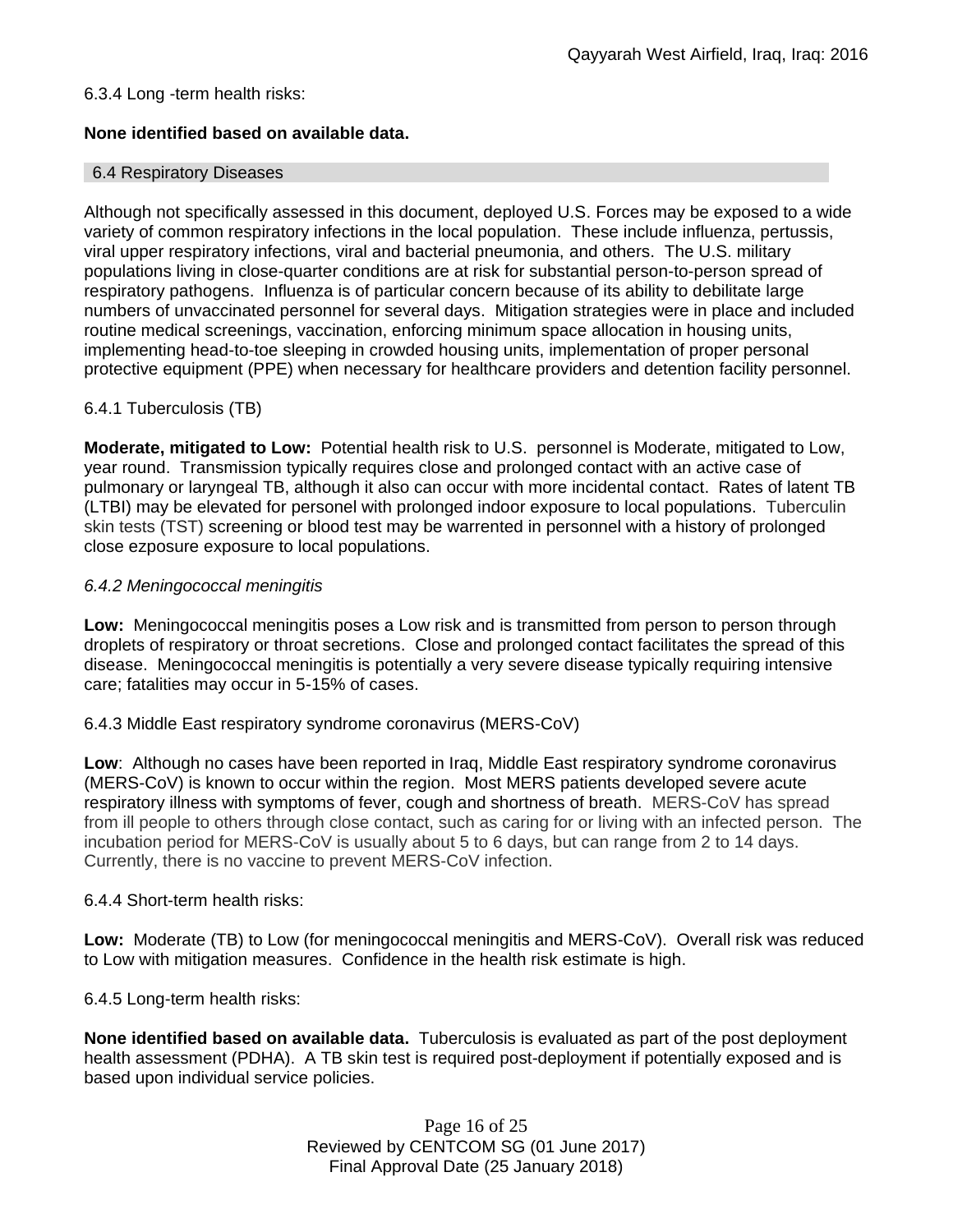# 6.5 Animal-Contact Diseases

# 6.5.1 Rabies

**Moderate, mitigated to Low:** Rabies posed a year-round moderate risk. Occurrence in local animals was well above U.S. levels due to the lack of organized control programs. Dogs were the primary reservoir of rabies in Iraq, and a frequent source of human exposure. In June 2008, the New Jersey Health department in The United States reported a confirmed case of rabies in a mixed-breed dog recently imported from Iraq. Rabies is transmitted by exposure to the virus-laden saliva of an infected animal, typically through bites, but could occur from scratches contaminated with the saliva. No cases of rabies acquired in Iraq have been identified in U.S. Service Members to date. The vast majority (>99%) of persons who develop rabies disease will do so within a year after a risk exposure, there have been rare reports of individuals presenting with rabies disease up to six years or more after their last known risk exposure. Mitigation strategies included command emphasis of CENTCOM GO 1C, reduction of animal habitats, active pest management programs, and timely treatment of feral animal scratches/bites.

# 6.5.2 Anthrax

**Low:** Anthrax cases are rare in indigenous personnel, and pose a Low risk to U.S. personnel. Anthrax is a naturally occurring infection; cutaneous anthrax is transmitted by direct contact with infected animals or carcasses, including hides. Eating undercooked infected meat may result in contracting gastrointestinal anthrax. Pulmonary anthrax is contracted through inhalation of spores and is extremely rare. Mitigation measures included consuming approved food sources, proper food preparation and cooking temperatures, avoidance of animals and farms, dust abatement when working in these areas, vaccinations, and proper PPE for personnel working with animals.

## 6.5.3 Q-Fever

**Moderate, mitigated to Low:** Potential health risk to U.S. personnel is Moderate, but mitigated to Low, year round. Rare cases are possible among personnel exposed to aerosols from infected animals, with clusters of cases possible in some situations. Significant outbreaks (affecting 1-50%) can occur in personnel with heavy exposure to barnyards or other areas where animals are kept. Unpasteurized milk may also transmit infection. The primary route of exposure is respiratory, with an infectious dose as low as a single organism. Incidence could result in debilitating febrile illness, sometimes presenting as pneumonia, typically requiring 1 to 7 days of inpatient care followed by return to duty. Mitigation strategies in place as listed in paragraph 6.5.2 except for vaccinations.

## 6.5.4 Avian influenza

**Low:** Potential health risk to U.S. personnel is Low. Although avian influenza (AI) is easily transmitted among birds, bird-to-human transmission is extremely inefficient. Human-to-human transmission appears to be exceedingly rare, even with relatively close contact. Extremely rare cases (less than 0.01% per month attack rate) could occur. Incidence could result in very severe illness with fatality rate higher than 50 percent in symptomatic cases. Mitigation strategies included avoidance of birds/poultry and proper cooking temperatures for poultry products.

6.5.5 Short-term health risks:

**Low:** The short-term unmitigated risk is Moderate for rabies, and Q-fever, to Low for anthrax, and avian influenza. Mitigation measures reduced the overall risk to Low. Confidence in risk estimate is high.

> Page 17 of 25 Reviewed by CENTCOM SG (01 June 2017) Final Approval Date (25 January 2018)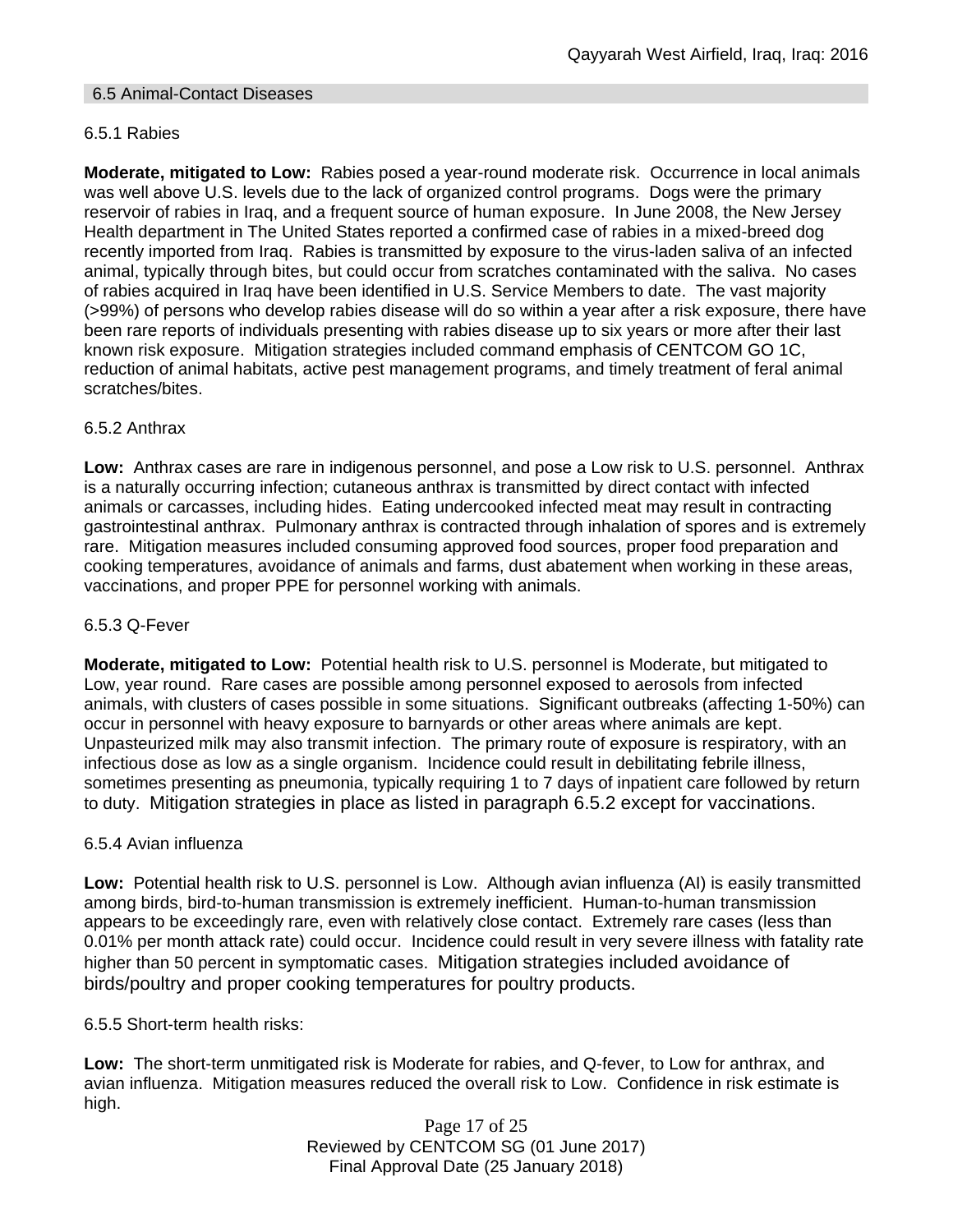# 6.5.6 Long-term health risks:

**Low:** A Low long term risk exists for rabies because, in rare cases, the incubation period for rabies can be several years.

#### 6.6 Soil-transmitted helminths (hookworm, strongyloidiasis, cutaneous larva migrans)

**Low:** Potential health risk to U.S. personnel is Low during warmer months (typically April through November) when vector activity is highest. Risk reduced with mitigation measures. A small number of cases (less than 0.1% per month attack rate) could occur among personnel with direct skin exposure to soil contaminated with human or animal feces (including sleeping on bare ground, walking barefoot). Initial skin symptoms typically are mild and are not debilitating. However, systemic symptoms of fever, cough, abdominal pain, nausea, and diarrhea may develop weeks to months after initial infection with hookworm or *Strongyloides* spp. More severe infections with high worm burden may be debilitating in some cases. Rates of infection in U.S. personnel will be highly variable, depending on specific local environmental conditions. Rates of infection in U.S. personnel are expected to be less than 1 percent per month in most locations. However, rates in some focal areas with heavily contaminated soil could exceed 1 percent per month.

## *6.4.3 Short-term health risks:*

**Low:** Low for soil transmitted helminthes. Overall risk was further reduced with mitigation measures. Confidence in the health risk estimate is high.

## *6.4.4 Long-term health risks:*

#### **None identified based on available data.**

## **7 Venomous Animals**

All information was taken directly from the Armed Forces Pest Management Board (Reference 9) and the Clinical Toxinology Resources web site from the University of Adelaide, Australia (Reference 10). The species listed below have home ranges that overlap the location of Q-West and vicinity, and may present a health risk if they are encountered by personnel. See Section 9 for more information about pesticides and pest control measures.

#### 7.1 Spiders

 *Latrodectus pallidus*: Clinical effects uncertain, but related to medically important species, therefore major envenoming cannot be excluded.

#### 7.2 Scorpions

- *Androctonus crassicauda (black scorpion)*:Severe envenoming possible and potentially lethal, however most stings cause only severe local pain.
- *Buthacus leptochelys*, *Buthacus macrocentrus*, *Compsobuthus matthiesseni*, *Compsobuthus werneri, Mesobuthus caucasicus, Mesobuthus eupeus, Odontobuthus doriae*, *Orthochirus iraqus*, and *Orthochirus scrobiculosus*: Clinical effects unknown; there are a number of dangerous Buthid scorpions, but ther are also some known to cause minimal effects only. Without clinical data it is unclear where this species fits within that spectrum.

Page 18 of 25 Reviewed by CENTCOM SG (01 June 2017) Final Approval Date (25 January 2018)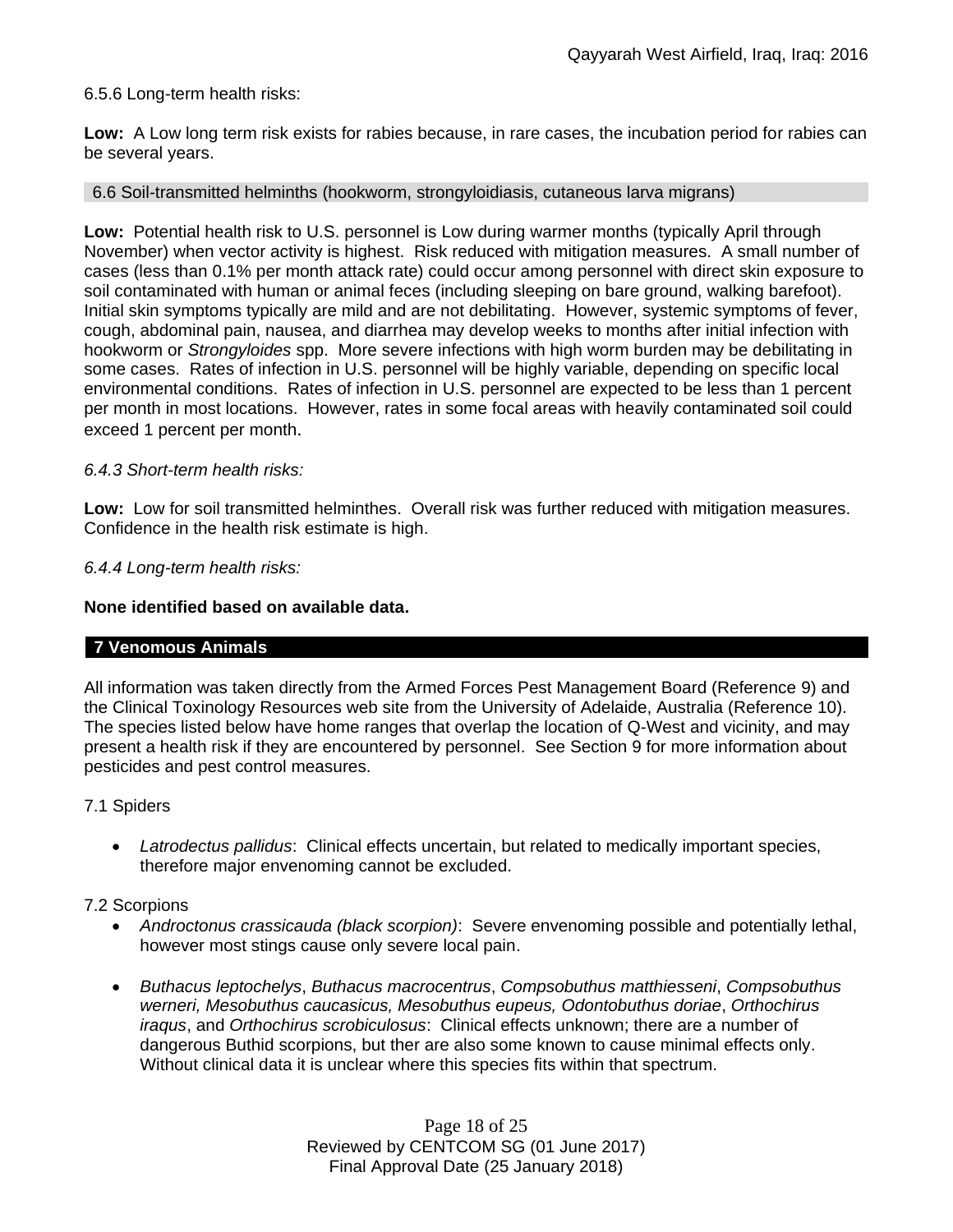- *Euscorpius italicus*, *Scorpio maurus,* and *Scorpio maurus palmatus*: Mild envenoming only, not likely to prove lethal.
- *Hemiscorpius lepturus*: Severe envenoming possible, potentially lethal.
- *Hottentotta saulcyi*, *Hottentotta scaber*, and *Hottentotta schach*: Moderate envenoming possible but unlikely to prove lethal.

## 7.3 Snakes

- *Cerastes gasperettii* (Gasperetti's horned viper): Potentially lethal envenoming, though unlikely.
- *Malpolon moilensis* (Hooded Malpolon), M*alpolon monspessulanus* (Montpellier snake), *Pseudocerastes persicus* (Persian Horned Viper), *and Pseudocerastes persicus fieldi* (Field's horned viper): Clinical effects varies, but unlikely to cause significant envenoming.
- *Macrovipera lebetina* subspecies e*uphratica* and subspecies *obtuse* (Levantine viper), *Vipera albicornuta* (white-horned viper), and *Walterinnesia aegyptia* (black desert cobra*)*: Severe envenoming possible, potentially lethal.

## *7.4* Short-term health risk:

**Low:** If encountered, effects of venom vary with species from mild localized swelling (e.g., *S. maurus*) to potentially lethal effects (e.g., *V. albicornuta*). See effects of venom above. Mitigation strategies included avoiding contact, proper wear of uniform (especially footwear), and timely medical treatment. Confidence in the health risk estimate is low (Reference 4, Table 3-6).

7.5 Long-term health risk:

## **None identified.**

# **8 Heat/Cold Stress**

## 8.1 Site-Specific Sources Identified

The Ninawa province experiences hot semi-arid climate with extremely hot, almost rainless summers and cool, rainy winters based on historical climatological data from the U.S. Air Force Combat Climatology Center, 14<sup>th</sup> Weather Squadron.

#### 8.2 Heat

Summer (June - September) monthly mean daily maximum temperatures range from 103 degrees Fahrenheit (°F) to 112 °F with an average temperature of 108 °F based on historical climatological data from the U.S. Air Force Combat Climatology Center, 14<sup>th</sup> Weather Squadron. The health risk of heat stress/injury based on temperatures alone is Low (< 78 °F) from November - March, high (82-87.9°F) in April, and extremely high ( $\geq 88^\circ$ F) from May – October. However, work intensity and clothing/equipment worn pose greater health risk of heat stress/injury than environmental factors alone (Reference 11). Managing risk of hot weather operations included monitoring work/rest periods, proper hydration, and taking individual risk factors (e.g., acclimation, weight, and physical conditioning) into consideration. Risk of heat stress/injury was reduced with preventive measures

> Page 19 of 25 Reviewed by CENTCOM SG (01 June 2017) Final Approval Date (25 January 2018)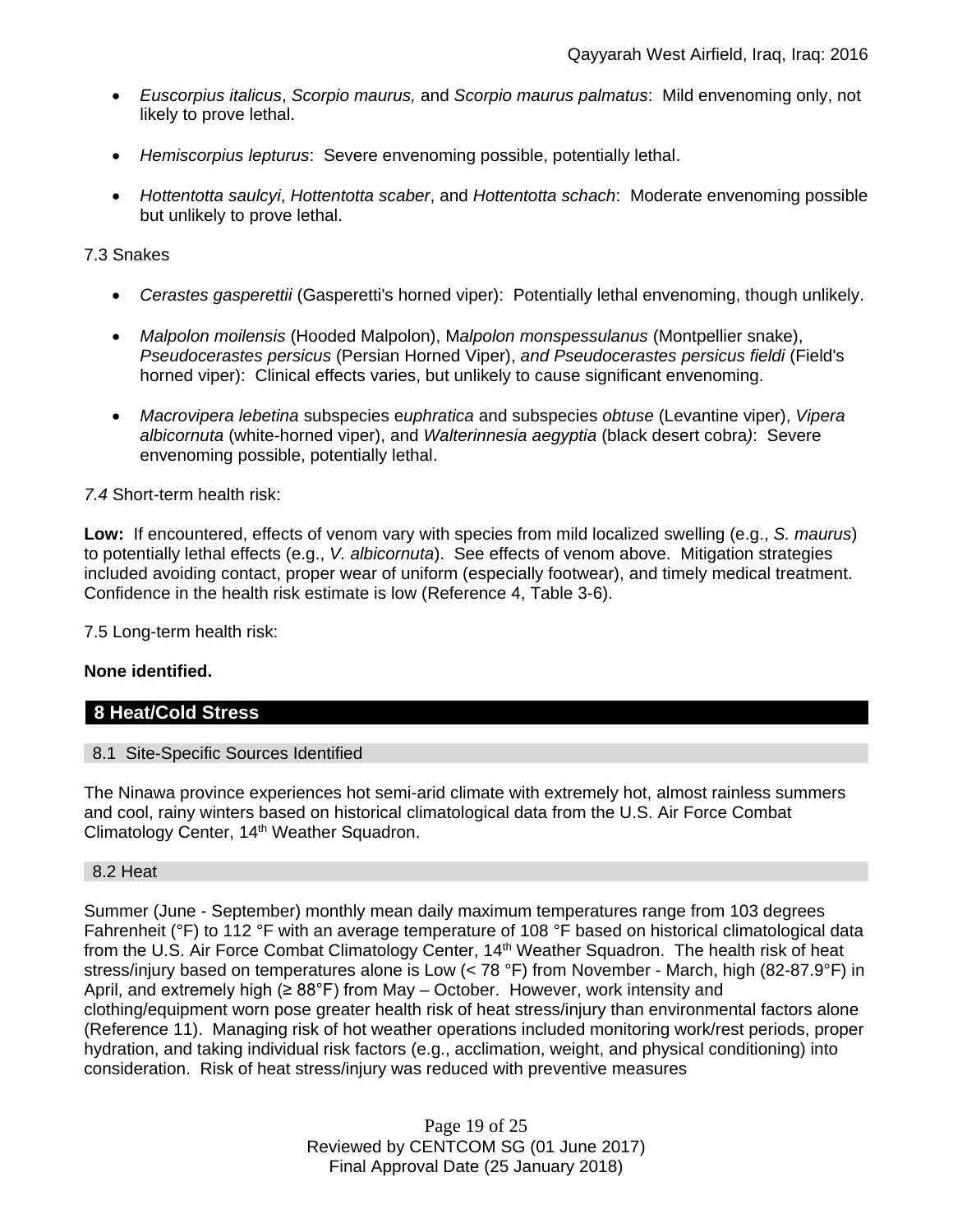# 8.1.1 Short-term health risk:

**Low to High, mitigated to Low:** The risk of heat injury was reduced to low through preventive measures such as work/rest cycles, proper hydration and nutrition, and monitoring Wet Bulb Globe Temperature (WBGT). Risk of heat injury in unacclimatized or susceptible populations (older, previous history of heat injury, poor physical condition, underlying medical/health conditions), and those under operational constraints (equipment, PPE, vehicles) is Low from November - March, high in April, and extremely high from May – October. Confidence in the health risk estimate is low (Reference 4, Table 3-6).

# 8.1.2 Long-term health risk:

**Low:** The long-term risk is Low. However, the risk may be greater for certain susceptible persons– those older (i.e., greater than 45 years), in lesser physical shape, or with underlying medical/health conditions. Long-term health implications from heat injuries are rare but may occur, especially from more serious injuries such as heat stroke. It is possible that high heat in conjunction with various chemical exposures may increase long-term health risks, though specific scientific evidence is not conclusive. Confidence in these risk estimates is medium (Reference 4, Table 3-6).

8.2 Cold

8.2.1 Short-term health risks:

Winter (December - March) monthly mean daily minimum temperatures range from 43 °F to 52 °F with an average temperature of 46 °F based on historical climatological data from the U.S. Air Force Combat Climatology Center, 14<sup>th</sup> Weather Squadron. Because even on warm days a significant drop in temperature after sunset by as much as 40 °F can occur, there is a risk of cold stress/injury from September – may. The risk assessment for Non-Freezing Cold Injuries (NFCI), such as chilblain, trench foot, and hypothermia, is Low based on historical temperature and precipitation data. Frostbite is unlikely to occur because temperatures seldom drop below freezing. However, personnel may encounter significantly lower temperatures during field operations at higher altitudes. As with heat stress/injuries, cold stress/injuries are largely dependent on operational and individual factors instead of environmental factors alone (Reference 11).

**Low:** The health risk of cold injury is Low. Confidence in the health risk estimate is medium.

8.1.2 Long-term health risk:

**Low:** The health risk of cold injury is Low. Confidence in the health risk estimate is high.

# **9 Noise**

9.1 Continuous

No specific hazard sources were documented in the DOEHRS or MESL from 28 August 2016 through 31 December 2016 timeframe.

9.1.1 Short and long-term health risks:

## **Not evaluated**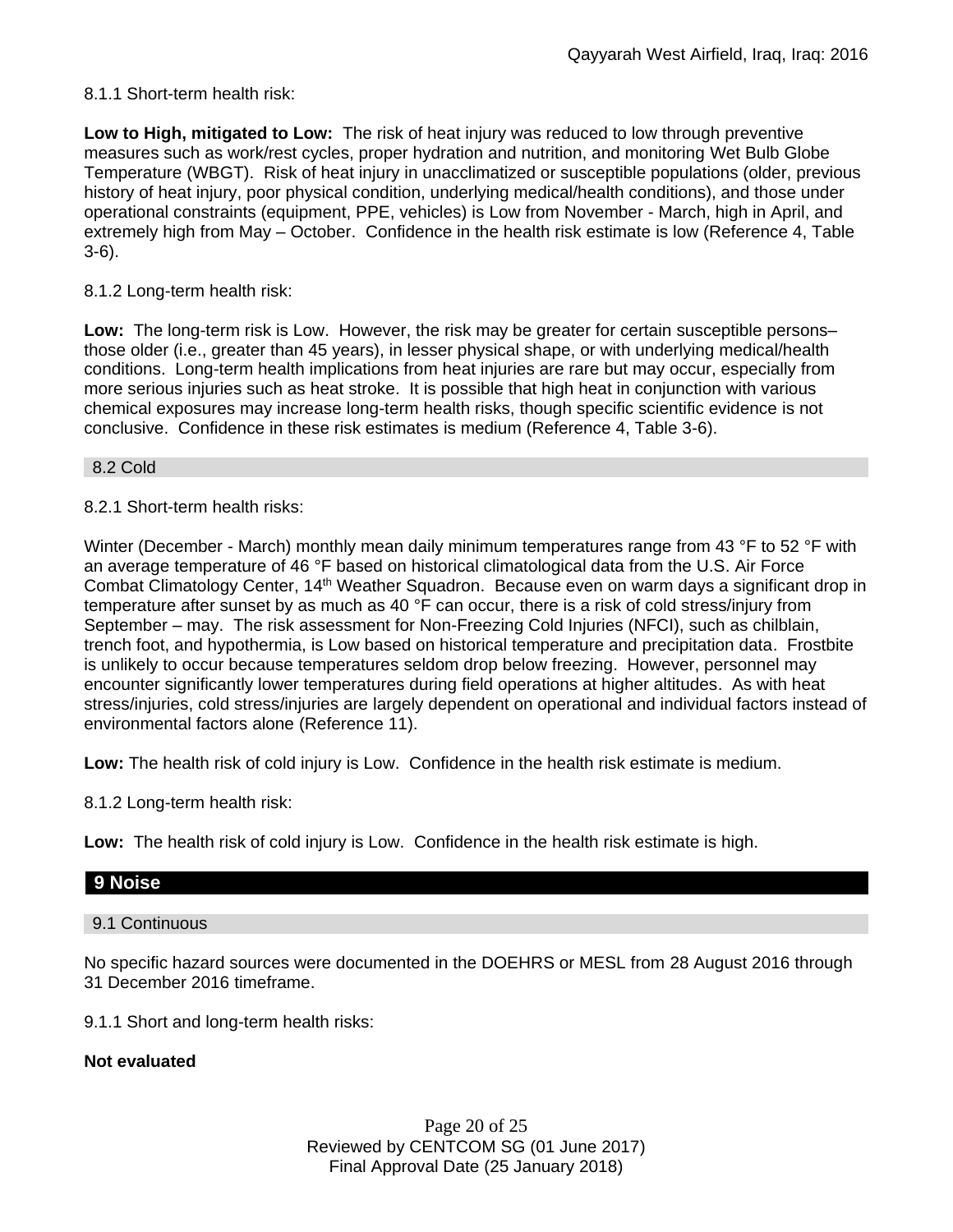# 9.2 Impulse

No specific hazard sources were documented in the DOEHRS or MESL from 28 August 2016 through 31 December 2016 timeframe.

9.2.1 Short-term and Long-term health risks:

# **Not evaluated**.

# **10 Unique Incidents/Concerns**

#### 10.1 Potential environmental contamination sources

DoD personnel are exposed to various chemical, physical, ergonomic, and biological hazards in the course of performing their mission. These types of hazards depend on the mission of the unit and the operations and tasks which the personnel are required to perform to complete their mission. The health risk associated with these hazards depends on a number of elements including what materials are used, how long the exposure last, what is done to the material, the environment where the task or operation is performed, and what controls are used. The hazards can include exposures to heavy metal particulates (e.g. lead, cadmium, manganese, chromium, and iron oxide), solvents, fuels, oils, and gases (e.g., carbon monoxide, carbon dioxide, oxides of nitrogen, and oxides of sulfur). Most of these exposures occur when performing maintenance task such as painting, grinding, welding, engine repair, or movement through contaminated areas. Exposures to these occupational hazards can occur through inhalation (air), skin contact, or ingestion; however exposures through air are generally associated with the highest health risk.

#### 10.2 Waste Sites/Waste Disposal

Black and gray wastewater are contractor removed by tanker. Bulk waste removal is disposed in dumpters that are removed from site by contractors (reference 6).

10.3.1 Short-term and Long-term health risks:

## **Not evaluated**.

10.3 Fuel/petroleum products/industrial chemical spills

No specific hazard sources were documented in the DOEHRS or MESL from 28 August 2016 through 31 December 2016 timeframe.

10.3.1 Short-term and Long-term health risks:

## **Not evaluated**.

#### 10.4 Pesticides/Pest Control:

The health risk of exposure to pesticide residues is considered within the framework of typical residential exposure scenarios, based on the types of equipment, techniques, and pesticide products that have been employed, such as enclosed bait stations for rodenticides, various handheld equipment for spot treatments of insecticides and herbicides, and a number of ready-to-use (RTU) methods such as aerosol cans and baits. The control of rodents required the majority of pest management inputs, with the acutely toxic rodenticides staged as solid formulation lethal baits placed in tamper-resistant bait

> Page 21 of 25 Reviewed by CENTCOM SG (01 June 2017) Final Approval Date (25 January 2018)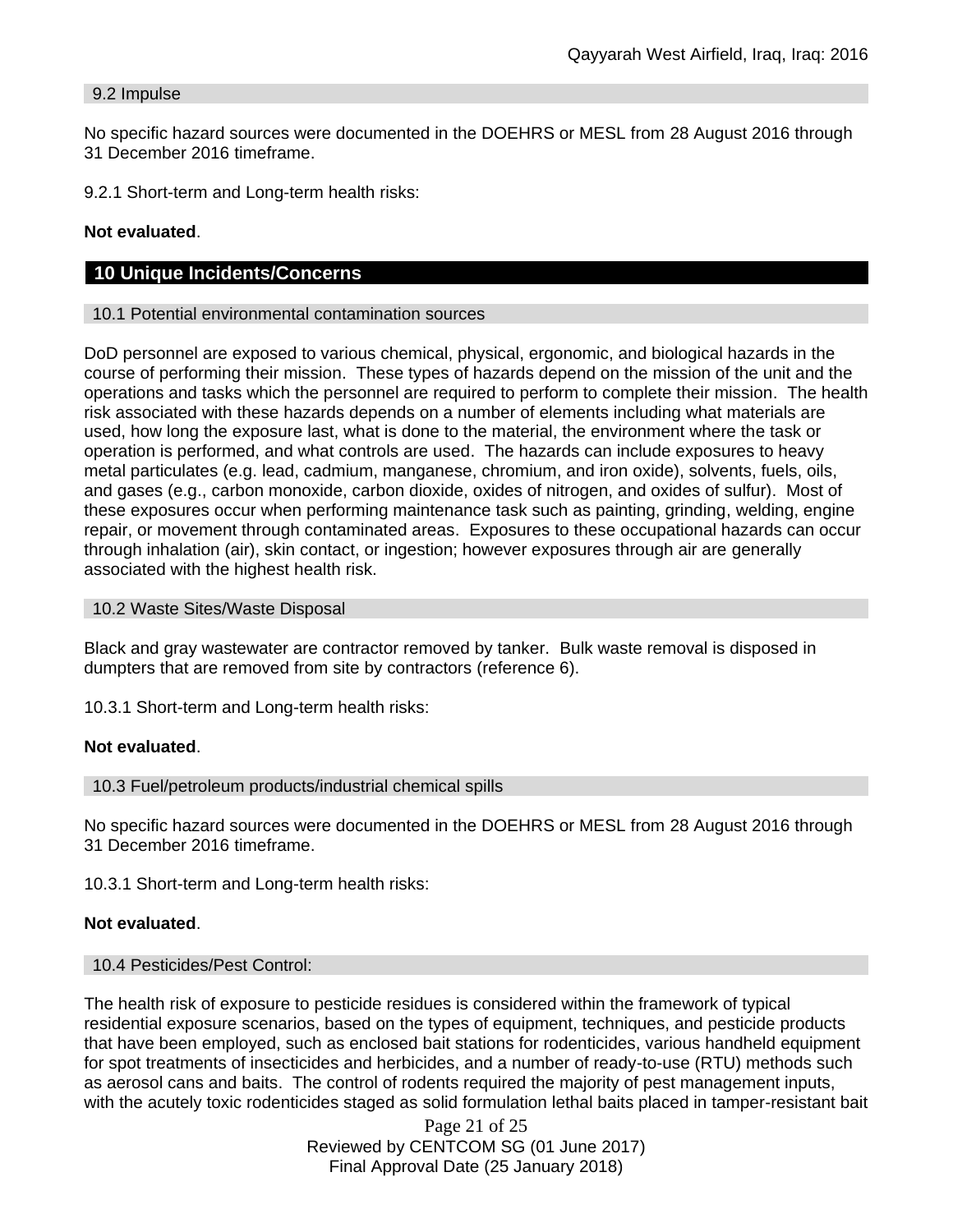stations indoors and outdoors throughout cantonment areas. Nuisance insects, including biting and stinging insects such as bees, wasps, and ants, also required significant pest management inputs. Use of pesticides targeting against these pests generally involved selection of compounds with low mammalian toxicity and short-term residual using pinpoint rather than broadcast application techniques. No specific hazard sources were documented in DOEHRS or MESL data portal.

10.4.1 Short- and Long-term health risks:

# **Not evaluated**.

## 10.5 Asbestos

No specific hazard sources were documented in the DOEHRS or MESL from 28 August 2016 through 31 December 2016 timeframe.

10.5.1 Short-term and Long-term health risks:

## **Not evaluated**.

## 10.6 Lead Based Paint

No specific hazard sources were documented in the DOEHRS or MESL from 28 August 2016 through 31 December 2016 timeframe.

10.6.1 Short-term and Long-term health risks:

# **Not evaluated**.

## 10.7 Burn Pit

Q-West: No burn pits or incinerators were on site. However, sample data reports and OEHSA indicate that oil and sulfur fields are burning to the NE of Q-West and emit plumes that frequently engulf Q-west (Reference 6). The oil fields have been burning since July 2016. Piles of raw sulfur from the Al Mishraq Sulfur Factory approximately 26 kilometers away from Q-West were set on fire by the Islamic State of Iraq and Al Sham (ISIS). The sulfur fire burned from 20 to 27 October 2016 producing a smoke plume containing SO<sub>2</sub>.

During the sulfur fire, no hospitalization, medical evacuations, or deaths occurred. Force protection guidance to service personnel included to remain indoors and avoid exertional activities, to don masks when working outdoors when  $SO<sub>2</sub>$  levels exceeded 20 ppm, to adhere to a work/rest cycle, to don a paper or surgical mask to filter particulate matter (optional), and to keep military working dogs indoors except for elimination breaks. Personnel were directed to seek medical attention if they experienced respiratory complaints or skin/eye irritation. Two patients presented to sick call for respiratory complaints or skin/eye irritation. Respiratory symptoms included irritation or burning sensation of the throat, nose and eyes, or cough. All personnel who presented for medical care were able to be treated on an out-patient basis. Personel received SF-600 additions to their medical records.

While not specific to Q-West and vicinity, the consolidated epidemiological and environmental sampling and studies on burn pits that have been conducted as of the date of this publication have been unable to determine whether an association does or does not exist between exposures to emissions from the burn pits and long-term health effects (Reference 12). The Institute of Medicine committee's (Reference 12) review of the literature and the data suggests that service in Iraq or Afghanistan (i.e., a

> Page 22 of 25 Reviewed by CENTCOM SG (01 June 2017) Final Approval Date (25 January 2018)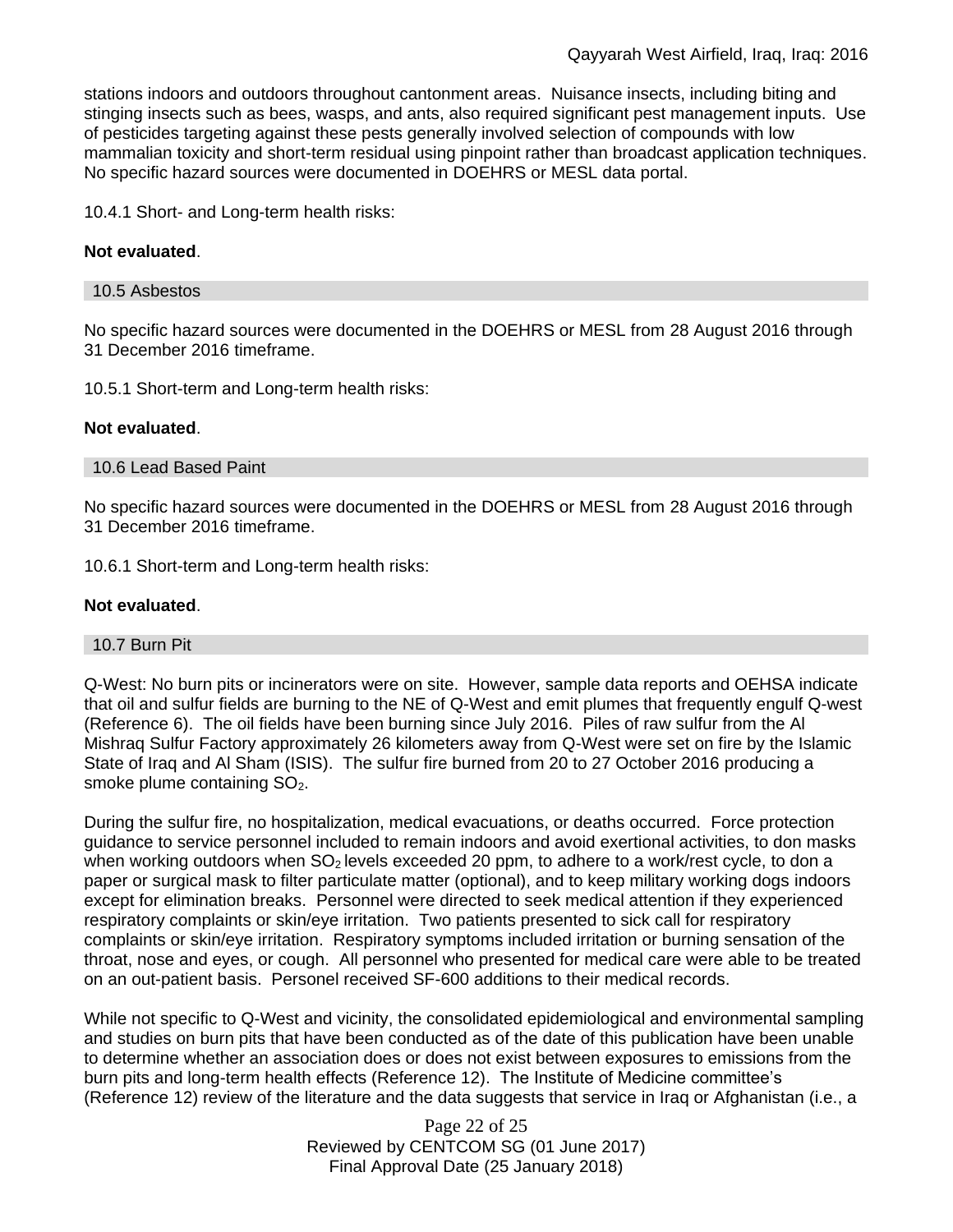broader consideration of air pollution than exposure only to burn pit emissions) may be associated with long-term health effects, particularly in susceptible (e.g., those who have asthma) or highly exposed subpopulations, such as those who worked at the burn pit. Such health effects would be due mainly to high ambient concentrations of PM from both natural and anthropogenic sources, including military sources. If that broader exposure to air pollution turns out to be relevant, potentially related health effects of concern are respiratory and cardiovascular effects and cancer. Susceptibility to the PM health effects could be exacerbated by other exposures, such as stress, smoking, local climatic conditions, and co-exposures to other chemicals that affect the same biologic or chemical processes. Individually, the chemicals measured at burn pit sites in the study were generally below concentrations of health concern for general populations in the United States. However, the possibility of exposure to mixtures of the chemicals raises the potential for health outcomes associated with cumulative exposure to combinations of the constituents of burn pit emissions and emissions from other sources.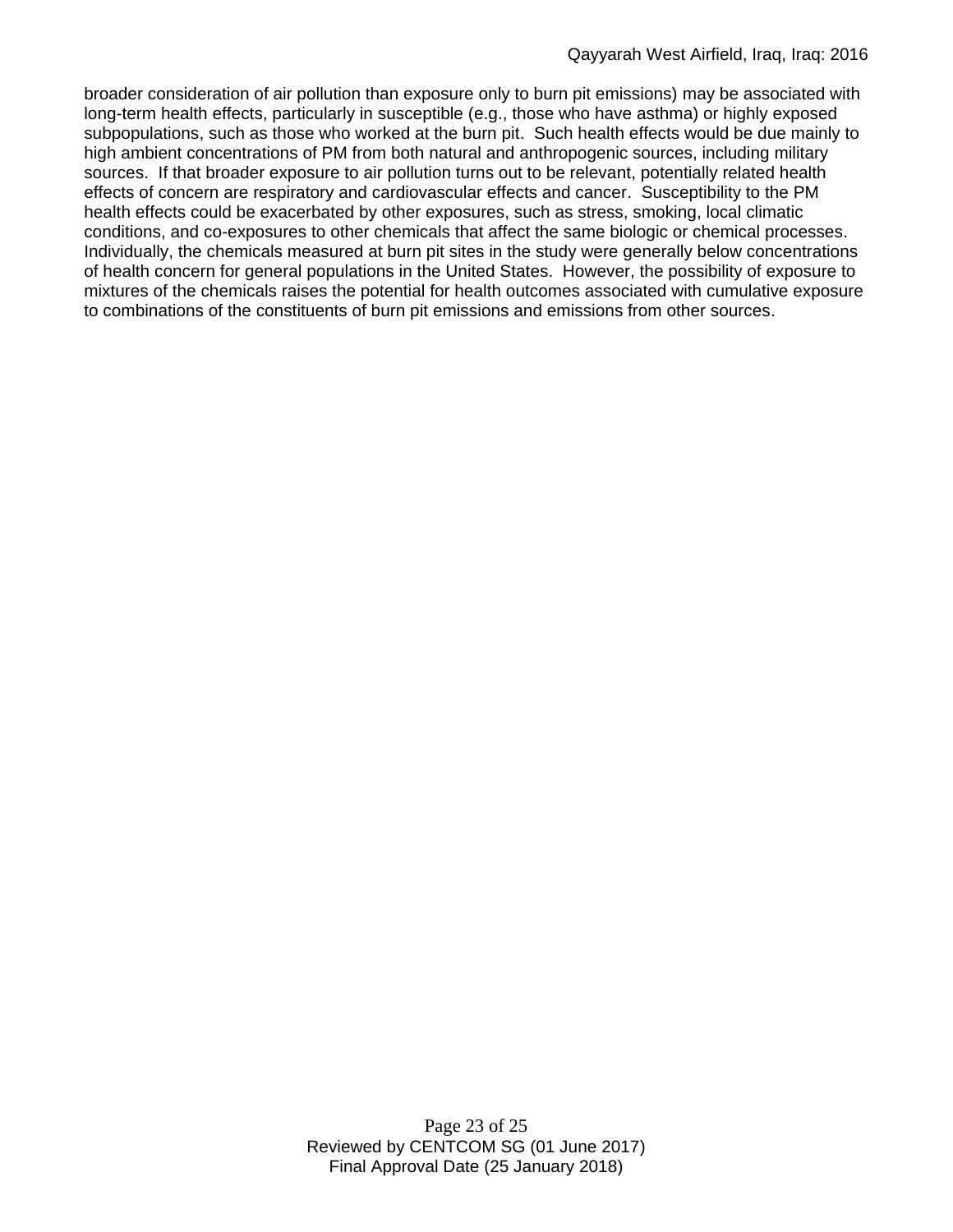# **11 References**

- 1. Defense Occupational and Environmental Health Readiness System (referred to as the DOEHRS-EH database) at https://doehrs-ih.csd.disa.mil/Doehrs/. Department of Defense (DoD) Instruction 6490.03, *Deployment Health*, 2006.
- 2. DoDI 6055.05, Occupational and Environmental Health, 2008.
- 3. Joint Staff Memorandum (MCM) 0017-12, Procedures for Deployment Health Surveillance, 2012.
- 4. USAPHC TG230, June 2013 Revision.
- 5. Singh, A. and Singh, A.K., 2013. ProUCL Version 5.0. 00 Technical Guide-Statistical Software for Environmental Applications for Data Sets with and without Nondetect Observations. *EPA: Washington, WA, USA*.
- 6. OEHSA Survey Report. 2016. Base camp Q-West OEHSA Survey Report. 2<sup>nd</sup> brigade Combat Team, 101st Airbourne Division (Air Assault).
- 7. DoD MESL Data Portal: https://mesl.apgea.army.mil/mesl/.Some of the data and reports used may be classified or otherwise have some restricted distribution.
- 8. Modification 12 to United States Central Command Individual Protection and Individual Unit Deployment Policy, 02 December 2013.
- 9. Armed Forces Pest Management Board: [http://www.afpmb.org/content/venomous-animals-country](http://www.afpmb.org/content/venomous-animals-country-i#Iraq)i**#Iraq.** U.S. Army Garrison - Forest Glen, Silver Spring, MD.
- 10. Clinical Toxinology Resources: [http://www.toxinology.com/.](http://www.toxinology.com/) University of Adelaide, Australia.
- 11. Goldman RF. 2001. Introduction to heat-related problems in military operations. *In*: Textbook of military medicine: medical aspects of harsh environments Vol. 1, Pandolf KB, and Burr RE (Eds.), Office of the Surgeon General, Department of the Army, Washington DC.
- 12. IOM (Institute of Medicine). 2011*.* Long-term health consequences of exposure to burn pits in Iraq and Afghanistan*.* Washington, DC: The National Academies Press.